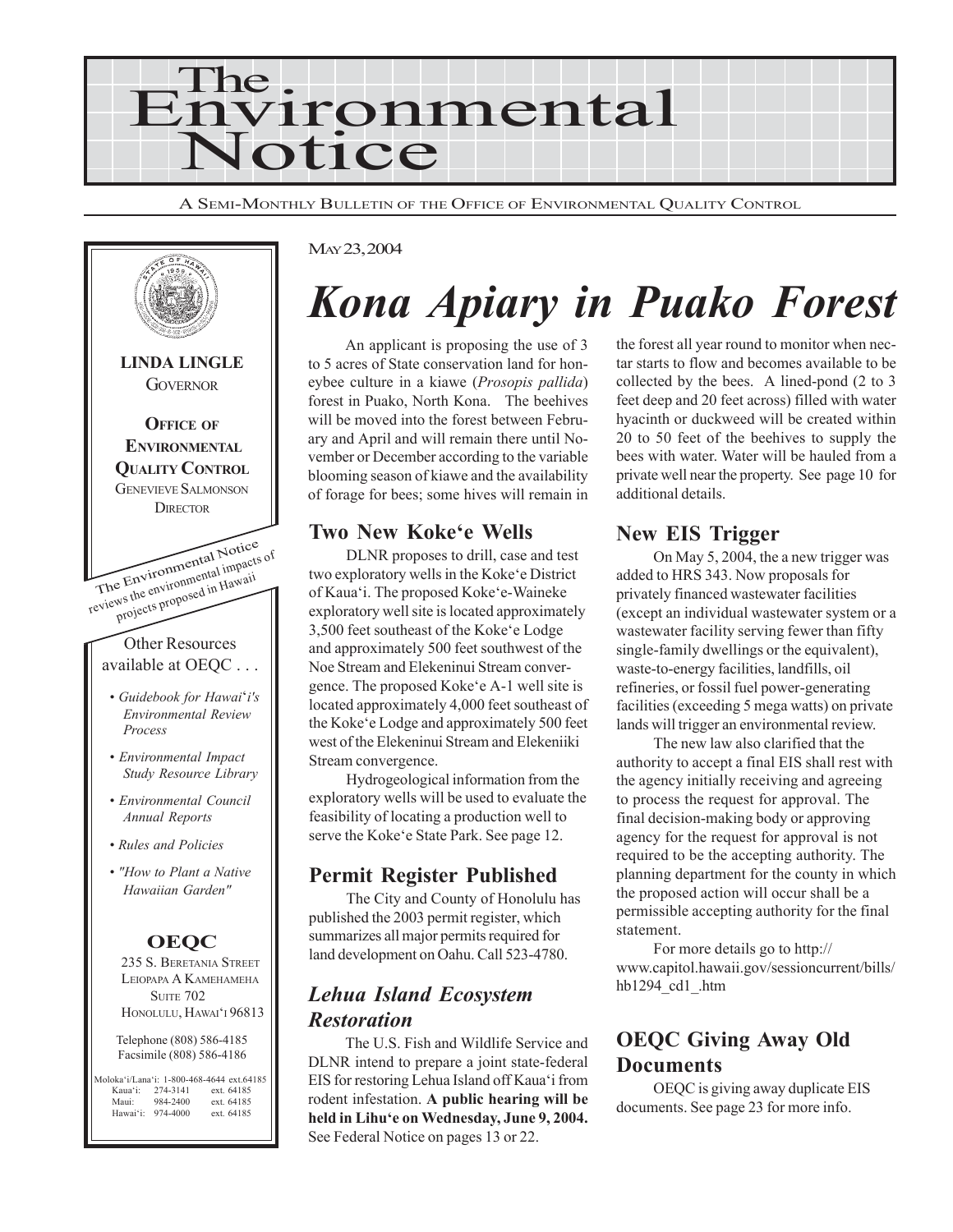# Table of Contents

### MAY 23, 2004

# **O'ahu Notices**

### **Draft Environmental Assessments** (1) Castle High School Bleachers and Storage Facility ...................3 (2) Kamehameha Highway 16-Inch Watermain Paumalu and Kaunala Stream Crossings ...........................................................3

#### **Final Environmental Assessments/**

| <b>Findings of No Significant Impacts (FONSI)</b>              |  |
|----------------------------------------------------------------|--|
| (3) Mauna Lahilahi Beach Park Comfort Station & Parking Lot  4 |  |

### **National Environmental Policy Act (NEPA)**

| Installation Information Infrastructure Architecture (I3A), Schofield |  |
|-----------------------------------------------------------------------|--|
| Barracks & Wheeler Army Airfield O'ahu, Hawai'i (EA/Draft)            |  |
|                                                                       |  |
| <b>Previously Published Projects Pending Public Comments</b>          |  |
|                                                                       |  |
|                                                                       |  |

# **Maui Notices**

| <b>Draft Environmental Assessments</b><br>(1) Consolidated Baseyards Light Industrial Subdivision |  |
|---------------------------------------------------------------------------------------------------|--|
| <b>Final Environmental Assessments/</b><br><b>Findings of No Significant Impacts (FONSI)</b>      |  |
|                                                                                                   |  |
|                                                                                                   |  |
| <b>Previously Published Projects Pending Public Comments</b>                                      |  |
|                                                                                                   |  |

## **Hawai'i Notices**

| <b>Draft Environmental Assessments</b> |  |
|----------------------------------------|--|
|                                        |  |
|                                        |  |

## **Kaua'i Notices**

#### **Draft Environmental Assessments**

() Koke'e-Waineke & Koke'e A-1 Exploratory Wells .......................12 () Kuhio Highway Improvements, Extension of Temporary Kapa'a Bypass Road, Kuhio Highway to Olohena Road .......................12

## **National Environmental Policy Act**

Lehua Island Ecosystem Restoration Project (Notice of Intent) .....13

### **Shoreline Notices**

## **Coastal Zone News**

# **Pollution Control Permit Applications**

|--|

## **Conservation District Notices**

|--|

## **Federal Notices**

| Northwestern Hawaiian Islands Coral Reef Ecosystem Reserve. 22 |  |
|----------------------------------------------------------------|--|
| Safe Harbor Agreement for Nene on Pi'iholo Ranch, Maui 22      |  |
| Lehua Island Ecosystem Restoration Project; Joint Federal and  |  |
|                                                                |  |
|                                                                |  |
| Beaches Environmental Assessment and Coastal Health Act 23     |  |
|                                                                |  |

### **Announcements**

*We provide access to our activities without regard to race, color, national origin (including language), age, sex, religion, or disability. Write or call OEQC or our departmental Affirmative Action Officer at Box 3378, Honolulu, HI 96801-3378 or at (808) 586- 4616 (voice/tty) within 180 days of a problem. OEQC intends to make the information in this bulletin accessible to everyone. Individuals that require this material in a different format (such as large type or braille), should contact our office for assistance.*

**The Environmental Notice Office of Environmental Quality Control Page 2**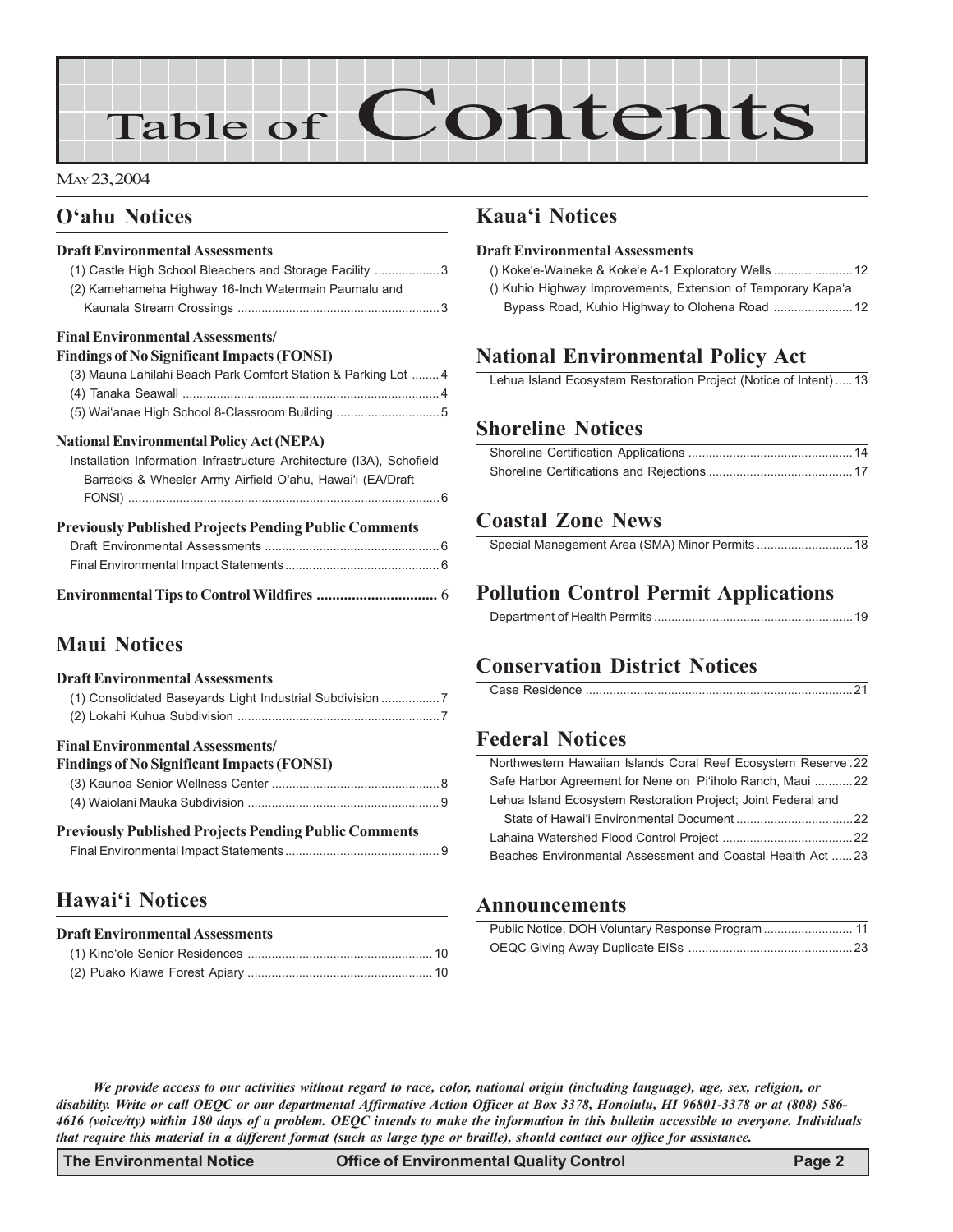MAY 23, 2004

**1**

**4**

**O'ahu Notices**

# **Draft Environmental Assessments**

### **(1) Castle High School Bleachers and Storage Facility**

| District:                         | Ko'olaupoko                              |
|-----------------------------------|------------------------------------------|
| <b>TMK:</b>                       | 4-5-034:008                              |
| Applicant:                        | Department of Accounting and General     |
|                                   | Services, Division of Public Works       |
|                                   | P.O. Box 119                             |
|                                   | Honolulu, Hawai'i 96810                  |
|                                   | Contact: Lance Maja (586-0483)           |
| <b>Approving Agency/Accepting</b> |                                          |
| <b>Authority:</b>                 | Same as above.                           |
| <b>Consultant:</b>                | R.M. Towill Corporation                  |
|                                   | 420 Waiakamilo Road, Suite 411           |
|                                   | Honolulu, Hawai'i 96817                  |
|                                   | Contact: Chester Koga (842-1133)         |
| <b>Public Comment</b>             |                                          |
| <b>Deadline:</b>                  | June 22, 2004                            |
| Status:                           | DEA First Notice pending public comment. |
|                                   | Address comments to the applicant with   |
|                                   |                                          |

|                  | Tradition commitments to the applicant with |
|------------------|---------------------------------------------|
|                  | copies to the consultant and OEQC.          |
| <b>Permits</b>   | Grubbing, Grading, Stockpiling;             |
| <b>Required:</b> | Building, Electrical, Plumbing, Sidewalk/   |
|                  | Driveway and Demolition Work                |

The Department of Accounting and General Services proposes bleacher improvements at James B. Castle High School in Kane'ohe, Ko'olaupoko, O'ahu, on the east sideline and end zones of the football field. The proposed improvements are designed to accommodate the growing number of spectators wishing to attend athletic and special events, particularly football games and graduation. In addition, the school has no bleacher facilities that meet access requirements of the Americans with Disabilities Act and additional storage space is needed to store athletic equipment. Construction will include three ADA-compliant aluminum bleacher structures with steel frames on concrete foundations; 5-feet wide concrete walkways leading from each side of the main bleachers to the respective end zone bleachers; 6 new paved parking stalls; and two new athletic equipment storage areas adjacent to the bleachers.

# **(2) Kamehameha Highway 16-Inch Watermain Paumalu and Kaunala Stream Crossings**

| Applicant:                        | City and County of Honolulu                 |
|-----------------------------------|---------------------------------------------|
|                                   | Board of Water Supply                       |
|                                   | 630 South Beretania Street                  |
|                                   | Honolulu, Hawai'i 96843                     |
|                                   | Contact: Ryan Nakata (748-5718)             |
| <b>Approving Agency/Accepting</b> |                                             |
| <b>Authority:</b>                 | City and County of Honolulu                 |
|                                   | Board of Water Supply                       |
|                                   | 630 South Beretania Street                  |
|                                   | Honolulu, Hawai'i 96843                     |
|                                   | Contact: Clifford Jamile (527-6180)         |
| Consultant:                       | Environmental Communications, Inc.          |
|                                   | 1188 Bishop Street, Suite 2210              |
|                                   | Honolulu, Hawai'i 96813                     |
|                                   | Contact: Taeyong Kim (528-4661)             |
| <b>Public Comment</b>             |                                             |
| Deadline:                         | June 22, 2004                               |
| Status:                           | DEA First Notice pending public comment.    |
|                                   | Address comments to the applicant with      |
|                                   | copies to the approving agency or accepting |
|                                   | authority, the consultant and OEQC.         |
| <b>Permits</b>                    |                                             |
| <b>Required:</b>                  | Grading, Stockpiling, CWA 404, NPDES        |
|                                   |                                             |
|                                   |                                             |

**TMK**: 5-8-003; 5-9-002

**5**

**2**

**3**

The proposed action consists of the installation of a 16 inch water main under the Paumalu and Kaunala Stream beds within the Kamehameha Highway right-of-way. The water line is a replacement of an existing line that is hanging beneath the Paumalu and Kaunala Stream bridges.

**District**: Ko'olauloa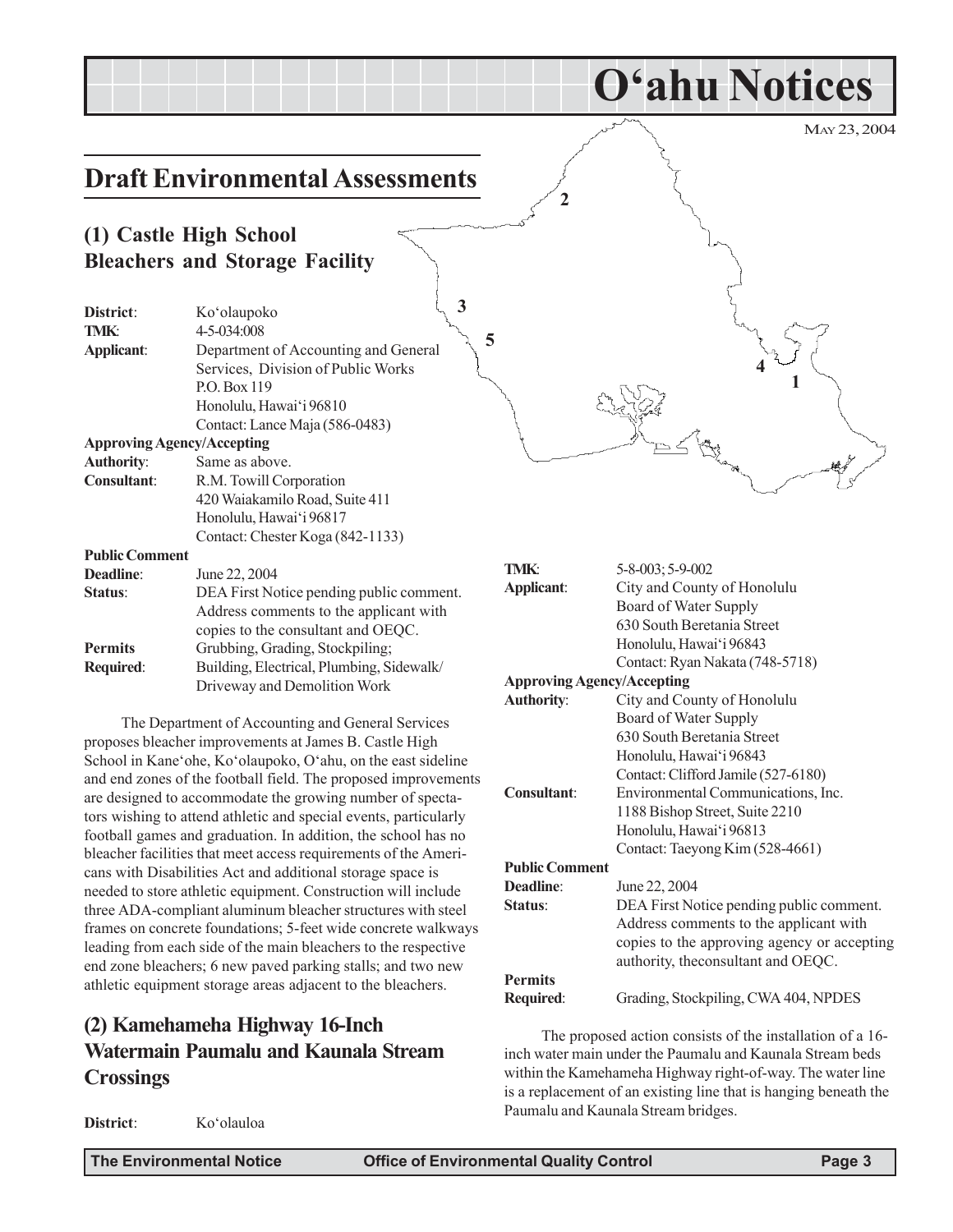# **O'ahu Notices**

### MAY 23, 2004

The proposed improvements will be located within the makai easement of Kamehameha Highway. The existing water line will be abandoned. Open trenches will be excavated for the water mains and a concrete jacket will surround the new water line at an elevation of five feet below MSL or approximately nine feet below the existing streambed at the Paumalu site. The Kaunala Stream line will be placed approximately at mean sea level.

The Paumalu Stream project site is located in a dry streambed that is subject to occasional runoff and ponding during periods of heavy rain. Water collects within the stream bed and occasionally breaches the beach into the ocean. The area is open with a sandy bed with limited vegetation along the bank areas. The site is located within the Kamehameha Highway right-of-way within the Sunset Beach Park boundaries.

The Kaunala Stream project site is located in a residential area. The site is covered with a heavy overgrowth of milo and kiawe trees and various weedy species. The stream is dry the majority of the year. During periods of heavy rainfall, water collects and ponds in the area makai of the bridge and project site. The stream channel is filled with boulders and debris.

# **Final Environmental Assessments/Findings of No Significant Impacts (FONSI)**

# **(3) Mauna Lahilahi Beach Park Comfort Station & Parking Lot**

| District:<br>Ko'olaupoko<br>TMK:<br>$4 - 5 - 001:039$                                                                                                                                                                                                                                                           |
|-----------------------------------------------------------------------------------------------------------------------------------------------------------------------------------------------------------------------------------------------------------------------------------------------------------------|
|                                                                                                                                                                                                                                                                                                                 |
| Dr. Sevath Tanaka (927-3429)<br>Applicant:<br>1207 Mapuna Street<br>Kailua, Hawai'i 96734<br><b>Approving Agency/Accepting</b><br><b>Authority:</b><br>City and County of Honolulu<br>Department of Planning and Permitting<br>650 South King Street<br>Honolulu, Hawai'i 96813<br>Contact: Jeff Lee (527-6274) |
|                                                                                                                                                                                                                                                                                                                 |

The new master plan for the beach park proposes a new parking lot located further west, directly fronting Farrington Highway. The proposed 22-stall double-loaded lot parallels Farrington Highway and allows ingress from the Makaha opening and egress from the 'Ewa opening. Two handicap accessible stalls are provided within the lot. Accessible walkways serving the lot will connect to the sidewalk along the Highway, to the new comfort station, and to the new pavilion structure. Lockable gates will be provided at both entry points to allow the lot to be secured after park operation hours.

The proposed master plan also calls for a new comfort station located immediately west of the new parking lot. This location provides a more stablesite improving accessibility to the parking lot and the central portion of the park. The old comfort station will be removed and replaced with an additional grassed park area. An open pavilion will also be added to the park. This 20-foot by 35-foot open structure will provided as a shelter for beachgoers and as a possible cultural gathering place. Other improvements include a lifeguard station tower and a relocated bus stop.

Proposed landscaping improvements will include the addition of various trees and plantings to enhance the park's functionality and convenience. Lo'ulu Palms, Milo trees, True Kamani and coconut palms will be added to the park. Open areas will be conditioned, improved with irrigation systems, and reseeded with Common Bermuda Grass or Seashore Paspalum to provide a more durable turf area.

Other landscaping improvements include the addition of picnic tables, grills, hot charcoal receptacles, water faucets and rubbish cans throughout the site. Two handicap accessible tables will also be located within the central portion of the parking fronting the parking lot.

## **(4) Tanaka Seawall**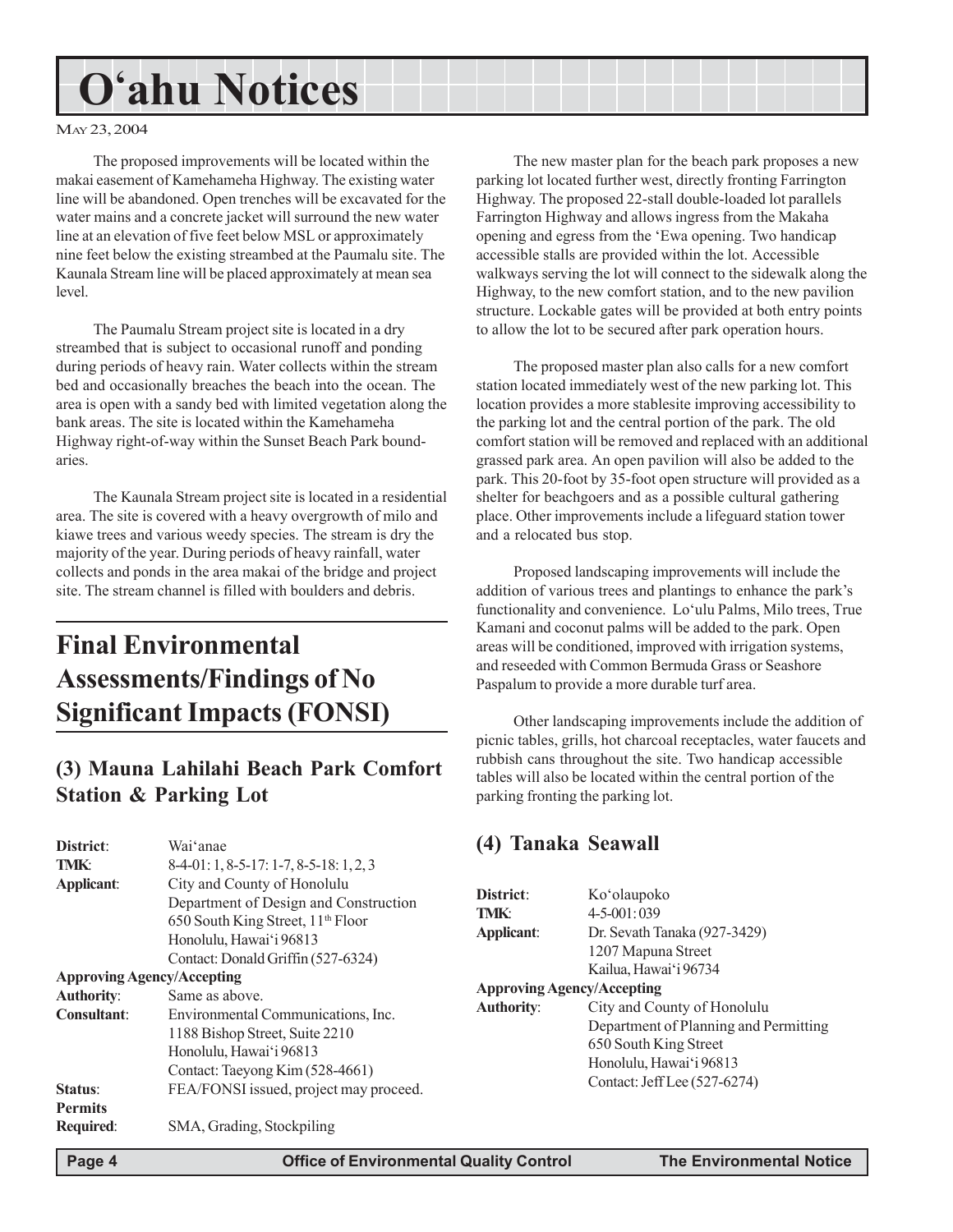# **O'ahu Notices**

MAY 23, 2004

| Consultant:    | Analytical Planning Consultants, Inc.  |
|----------------|----------------------------------------|
|                | 928 Nu'uanu Avenue, Suite 502          |
|                | Honolulu, Hawai'i 96813                |
|                | Contact: Donald Clegg (536-5695)       |
| Status:        | FEA/FONSI issued, project may proceed. |
| <b>Permits</b> |                                        |
| Required:      | SSV, Building                          |

The project site at 45-002 Lilipuna Road, Kane'ohe, Hawai'i is located in a residential neighborhood along the south lagoon of Kane'ohe Bay. The 12,795 square foot rectangular-shaped project lot is located on a small peninsula, Pu'u Pohakea. The property is relatively steeply sloped from Lilipuna Road where the elevation is +78 MSL down to the property's shoreline along Kane'ohe Bay at +6 MSL.

The applicant proposes to construct an owner-occupancy residence on the property and wants to construct a protective seawall landward of the certified shoreline, within the 40-foot shoreline setback zone. The seawall will be of concrete rubble masonry (CRM) construction that will use large rocks grouted in place. The seaward face of the wall be constructed landward of the certified shoreline at approximately +6 MSL, following along the 80 foot long shoreline, except where the wall will remain more landward of a large rock outcrop. Lateral shoreline access will not be impaired. At the north property boundary, the seawall would continue landward for approximately 30 feet and then at +22 MSL rounds back towards the middle of the property for a distance of approximately 54 feet.

The wall, to be built on firm undisturbed or re-compacted earth, will be 6 feet 6-1/4 inches (6' 6-1/2") wide at the base tapering to 1-foot 6-inches (1' 6") wide at the top. The base of the wall will be buried 3 feet below grade.The seaward face of the wall will be a maximum of 8-feet high above finish grade. Approximately 281 cubic yards of soil fill will be placed behind (landward of ) the wall. Four inch (4"-inch) tile drains with gravel and filter fabric will be built into the wall to allow for drainage. The area behind the seawall will be landscaped with yard grass and plant materials. The seawall will protect the property and stop further erosion, as well as allow for the placement of earth fill behind the seawall so that the area can be landscaped and stabilized.

The proposed seawall is within the 40-foot shoreline setback are and will require a Shoreline Setback Variance and building permit. A Certified Shoreline Survey was approved by the Board of Land and Natural Resources on August 11, 2003.

## **(5) Wai'anae High School 8-Classroom Building**

| District:                         | Wai'anae                               |
|-----------------------------------|----------------------------------------|
| <b>TMK:</b>                       | 8-5-002: 18; 8-5-015: 001              |
| Applicant:                        | Department of Accounting and General   |
|                                   | Services                               |
|                                   | P.O. Box 119                           |
|                                   | Honolulu, Hawai'i 96810                |
|                                   | Contact: Ralph Morita (586-0486)       |
| <b>Approving Agency/Accepting</b> |                                        |
| <b>Authority:</b>                 | Same as above.                         |
| Consultant:                       | SSFM International, Inc.               |
|                                   | 501 Sumner Street, Suite 620           |
|                                   | Honolulu, Hawai'i 96817                |
|                                   | Contact: Ronald Sato (356-1268)        |
| Status:                           | FEA/FONSI issued, project may proceed. |
| <b>Permits</b>                    |                                        |
| <b>Required:</b>                  | SMA, SSV, Building/Grading             |

The Department of Accounting and General Services (DAGS), State of Hawai'i, on behalf of the State Department of Education, is proposing the Wai'anae High School Eight-Classroom Building Project. This project involves the construction of a new classroom building complex on the campus of Wai'anae High School.

This project will provide eight (8) additional classrooms, offices to support the school's faculty and student services administrative operations, and parking lot modifications. It will also involve demolishing two (2) existing portable classrooms. The proposed 8-classroom building complex will be a singlestory structure that has a total of approximately 13,370 square feet of gross floor area. This new building will be located between the school's existing two-story Building I and parking lot.

The purpose for this project is to provide additional permanent classroom facilities to accommodate current facility shortages in serving the school's student enrollment. This project would provide needed general classroom facilities and specialized classroom facilities with labs to serve the biology and chemistry programs. It will also accommodate the addition of a new food service educational program at this high school, and create needed office space for faculty and student services. Due to a shortage of permanent building facilities, these educational and administrative services have to be provided from temporary portables or office trailers located on campus.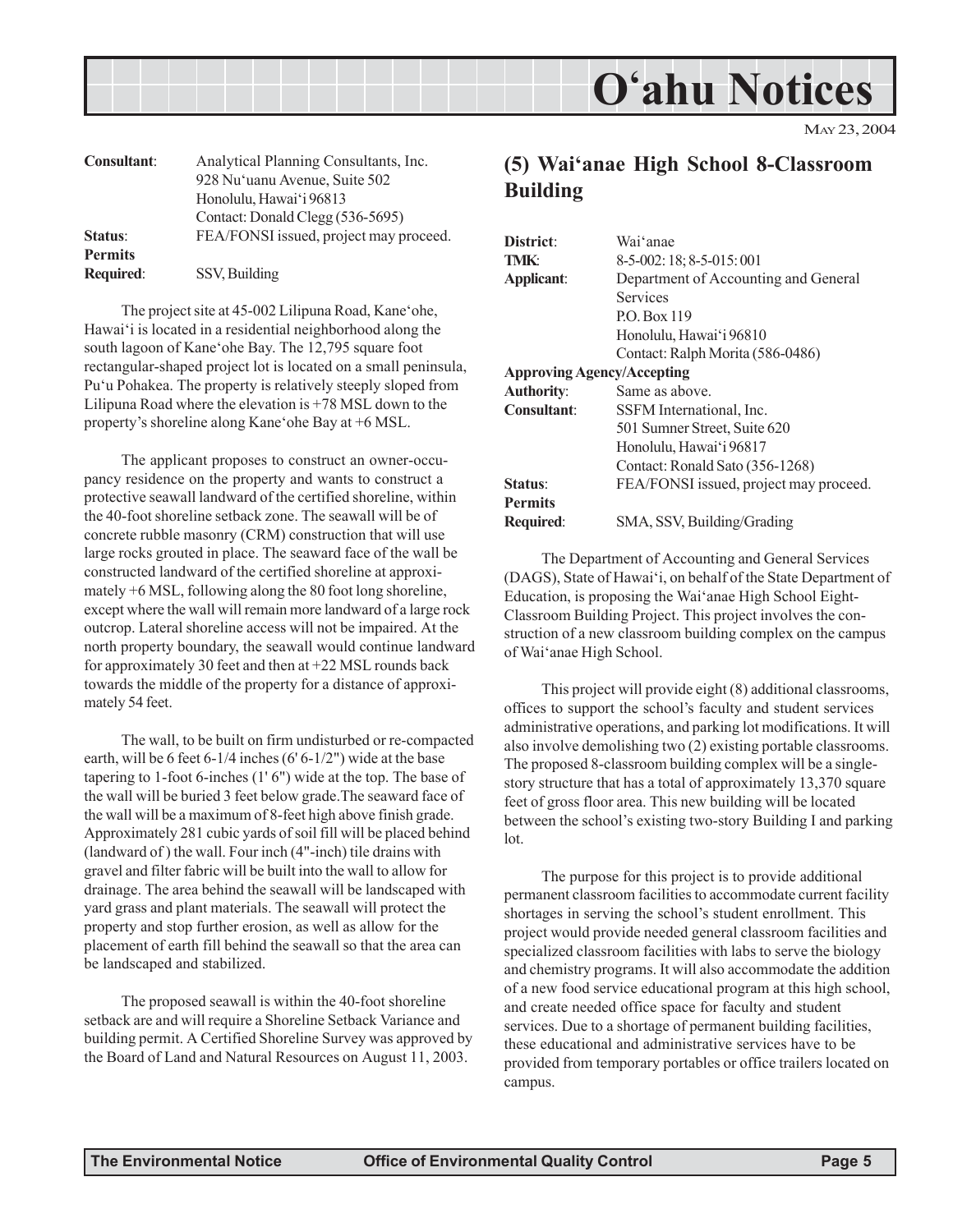# **O'ahu Notices**

MAY 23, 2004

# **National Environmental Policy Act (NEPA)**

# **Installation Information Infrastructure Architecture (I3A), Schofield Barracks & Wheeler Army Airfield O'ahu, Hawai'i (EA/Draft FONSI)**

| District:<br>Applicant:                   | Wahiawa<br>Department of the Army<br>Contact: Peter Yuh, Jr. (656-2878 x 1051) |
|-------------------------------------------|--------------------------------------------------------------------------------|
| <b>Public Comment</b><br><b>Deadline:</b> | June 22, 2004                                                                  |

The proposed project involves the installation of an interconnected fiber optic cable network within Schofield Barracks and Wheeler Army Airfield. The project will consist of the installation of underground concrete-encased ducts, and appurtenant manholes, which will primarily house fiber optic (and to a lesser extent copper and coaxial) cabling to interconnect cantonment areas, ranges, motor pools, and other facilities within these two military installations. Approximately 116,500 linear feet of existing and newly constructed underground ducts, and above ground utility pole routes will be utilized for the new cabling. The I3A will provide needed upgrades to the existing Installation infrastructure to accommodate advances in information technology (IT). Based on the information compiled during the preparation of the EA, it has been concluded that the construction of the Installation Information Infrastructure Architecture at Schofield Barracks and Wheeler Army Airfield would not constitute a major action having significant effects on the quality of the man made or natural environment.

Copies of the EA and Draft FNSI are available for review and can be obtained upon request by contacting Peter Yuh, Jr. at 656-2878, ext. 1051. Any comments should be provided by June 22, 2004 and sent to: Peter Yuh, Jr., Environmental Division (APVG-GWV), Directorate of Public Works, U.S. Army Garrison, Hawai'i, 572 Santos Dumont Ave., Wheeler Army Airfield, Schofield Barracks, Hawai'i 96857-5013.

At the conclusion of the review period the Army will respond to any comments, and finalize and sign the FONSI, if appropriate.

# **Previously Published Projects Pending Public Comments**

## **Draft Environmental Assessments**

### **Waipahu Intermediate School Cafeteria**

| Applicant:                        | Department of Accounting and General |
|-----------------------------------|--------------------------------------|
|                                   | <b>Services</b>                      |
|                                   | 1151 Punchbowl Street, Room 430      |
|                                   | Honolulu, Hawai'i 96813              |
|                                   | Contact: Gaylyn Nakatsuka (586-0487) |
| <b>Approving Agency/Accepting</b> |                                      |
| <b>Authority:</b>                 | Same as above.                       |
| <b>Public Comment</b>             |                                      |
| <b>Deadline:</b>                  | June 7, 2004                         |
|                                   |                                      |

### **Final Environmental Impact Statements**

### **Coconut Island (Moku O Lo'e) Long Range Development Plan**

| Applicant:                        | University of Hawai'i at Manoa              |
|-----------------------------------|---------------------------------------------|
|                                   | Hawai'i Institute of Marine Biology         |
|                                   | P.O. Box 1346                               |
|                                   | Kane'ohe, Hawai'i 96744                     |
|                                   | Contact: Dr. Jane Ball (236-7411)           |
| <b>Approving Agency/Accepting</b> |                                             |
| <b>Authority:</b>                 | Governor, State of Hawai'i                  |
|                                   | c/o Office of Environmental Quality Control |
|                                   | 235 South Beretania Street, Suite 702       |
|                                   | Honolulu, Hawai'i 96813                     |
| Status:                           | FEIS currently being reviewed by OEQC.      |

# Environmental Tips to Control Wildfires

During the summer season, a bolt of lightning or a carelessly discarded cigarette can set off a forest fire. The result can be devastating. All the Hawaiian Islands are susceptible to wildfires. Take the following precautions:

- 1. Don't smoke or properly discard cigarette butts.
- 2. Clear debris around your house.
- 3. Clean roof and gutters regularly.
- 4. Install a fire resistant roof.
- 5. Plant a fire safe landscape.
- 6. Install fire extinguishers and smoke detectors.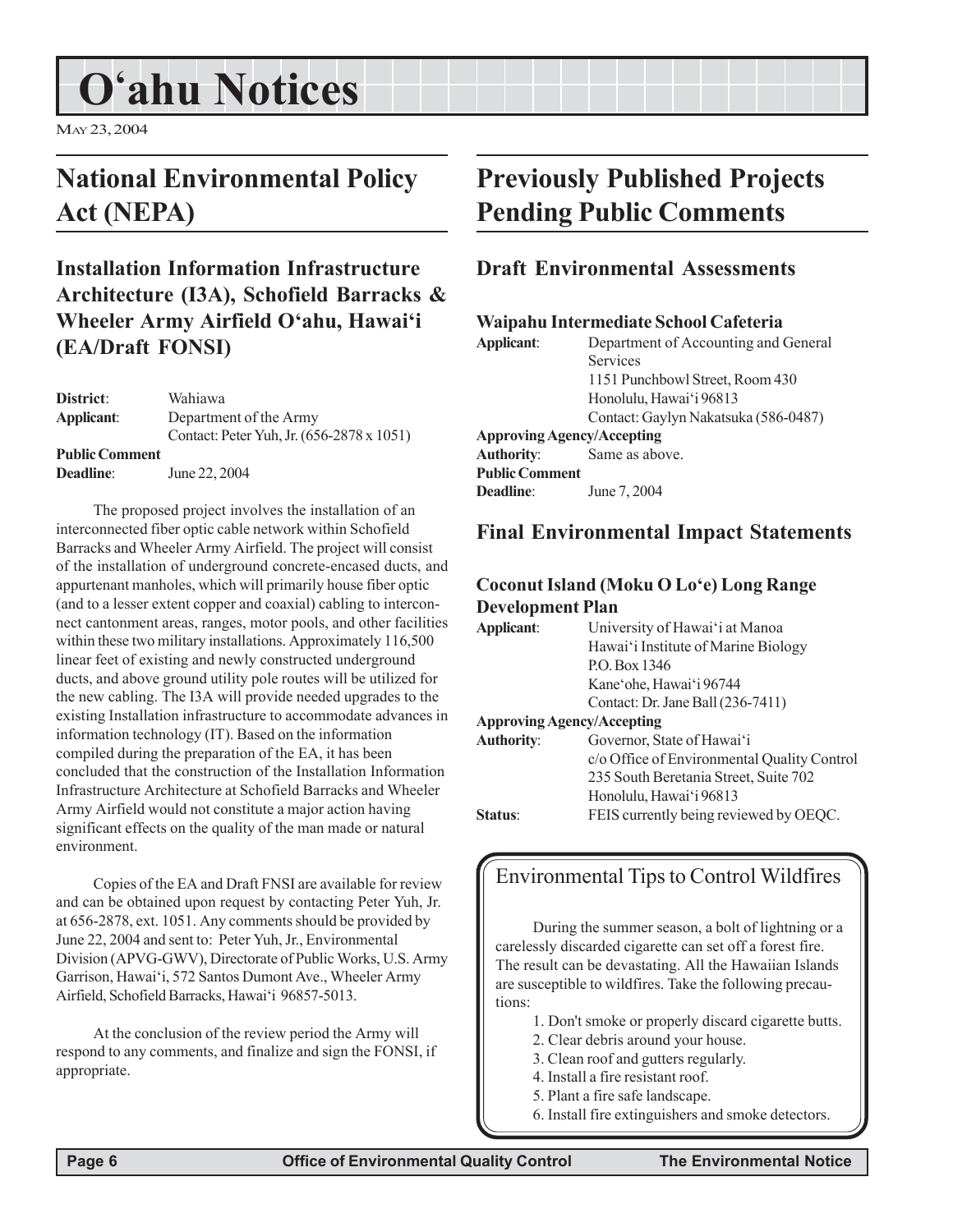# **Maui Notices**

MAY 23, 2004

# **Draft Environmental Assessments**

## **(1) Consolidated Baseyards Light Industrial Subdivision**

| District:                         | Wailuku                                     |  |
|-----------------------------------|---------------------------------------------|--|
| TMK:                              | 3-8-007:089, 143, 144                       |  |
| Applicant:                        | Consolidated Baseyards, LLC                 |  |
|                                   | 33 Lono Avenue, Suite 450A                  |  |
|                                   | Kahului, Hawai'i 96732                      |  |
|                                   | Contact: Roderick Fong (893-2300)           |  |
| <b>Approving Agency/Accepting</b> |                                             |  |
| <b>Authority:</b>                 | <b>State Land Use Commission</b>            |  |
|                                   | P.O. Box 2359                               |  |
|                                   | Honolulu, Hawai'i 96804-2359                |  |
|                                   | Contact: Anthony Ching (587-3822)           |  |
| <b>Consultant:</b>                | Munekiyo & Hiraga, Inc.                     |  |
|                                   | 305 High Street, Suite 104                  |  |
|                                   | Wailuku, Hawai'i 96793                      |  |
|                                   | Contact: Karlynn Kawahara (244-2015)        |  |
| <b>Public Comment</b>             |                                             |  |
| Deadline:                         | June 22, 2004                               |  |
| Status:                           | DEA First Notice pending public comment.    |  |
|                                   | Address comments to the applicant with      |  |
|                                   | copies to the approving agency or accepting |  |
|                                   | authority, the consultant and OEQC.         |  |
| <b>Permits</b>                    | District Boundary Amendment, NPDES,         |  |
| <b>Required:</b>                  | Change in Zoning, Subdivision, Grading      |  |
|                                   |                                             |  |

**2**

The applicant for the entitlement request is Consolidated Baseyards, LLC. The subject property is located in Waikapu, Maui, Hawai'i.

The project site consists of 23.2 acres, previously subdivided into three (3) separate lots (Lot 2-A, 2-B and 2-C of Kopa'a Subdivision No. 2). Approximately 12 acres of the project site are currently utilized for storage of equipment and materials and minor servicing through a State Special Use Permit and a County Conditional Permit. The remainder of the project site is vacant with buffelgrass and kiawe trees.

The 23.2-acre parcel fronts Waiko Road and will be subdivided into approximately 39 improved lots. The lot sizes are proposed to range in size from 10,137 square feet to approximately 85,502 square feet.

Fronting the project site and east towards Kuihelani Highway, Waiko Road has an existing 60-foot right-of-way. Improvements to the County right-of-way will be undertaken by the applicant. The applicant is coordinating with the Department of Public Works and Environmental Management in order to complete plans for necessary roadway improvements to the northern (adjoining half) of Waiko Road to County standards.

**3**

**4 1**

The Wailuku-Kahului Community Plan designates the subject property for Light Industrial Use. However, the 23.2 acre parcelis currently classified "Agricultural" by the State Land Use Commission (LUC). As such, a petition for boundary amendment will be filed with the LUC to seek the needed "Urban" classification. Finally, the entire 23.2-acre site is County-zoned "Agricultural". In order to establish consistency with the Wailuku-Kahului Community Plan, the proposed subdivision requires a change in zoning to the "M-1", Light Industrial.

# **(2) Lokahi Kuhua Subdivision**

| District:  | Lahaina                                |
|------------|----------------------------------------|
| TMK:       | $4 - 5 - 23 \cdot 070 \& 072$          |
| Applicant: | County of Maui                         |
|            | Department of Housing & Human Concerns |
|            | 200 South High Street                  |
|            | Wailuku, Hawai'i 96793                 |
|            | Contact: Ed Okubo (270-7805)           |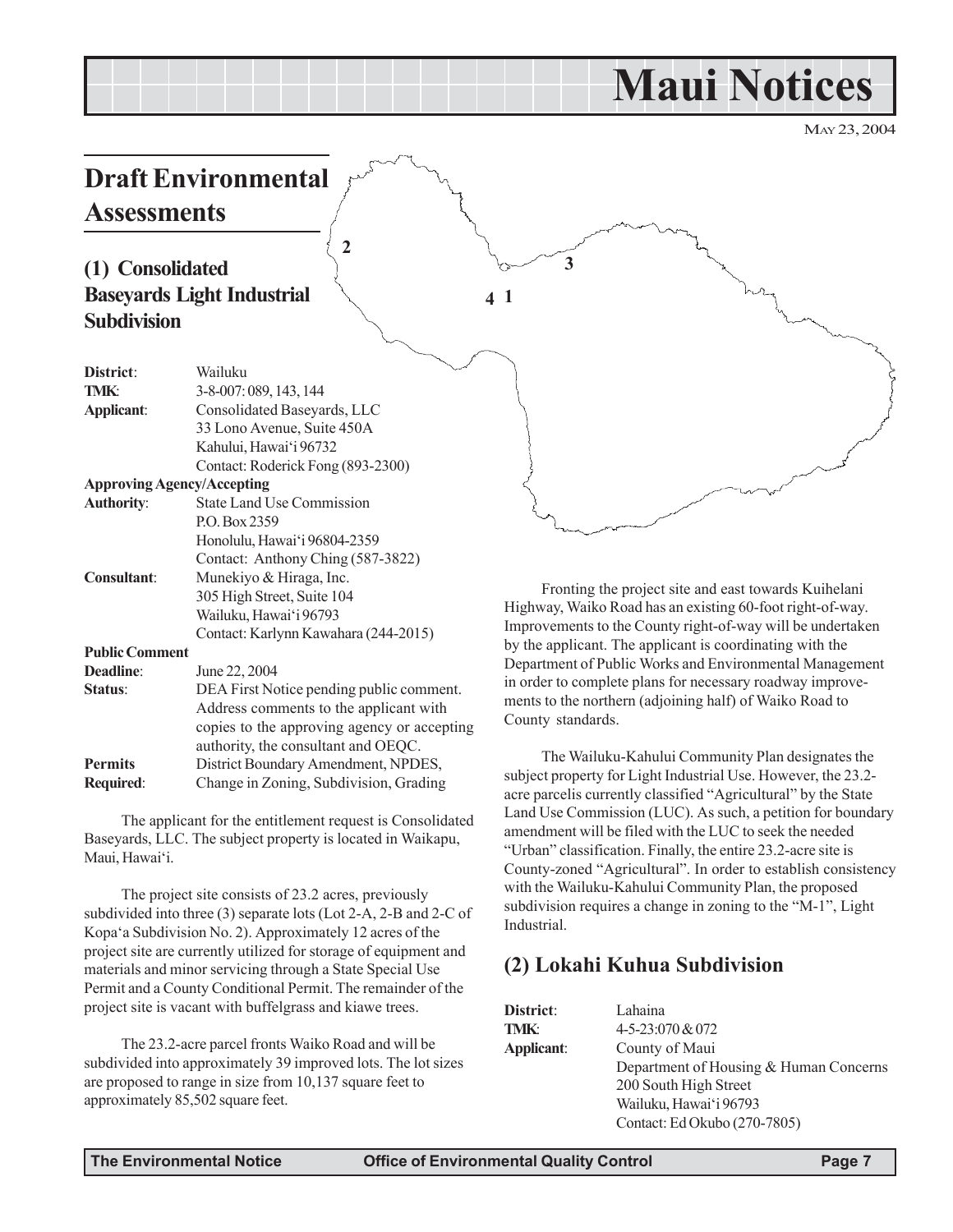# **Maui Notices**

MAY 23, 2004

#### **Approving Agency/Accepting**

| <b>Authority:</b>     | Same as above.                           |
|-----------------------|------------------------------------------|
| <b>Consultant:</b>    | Chris Hart & Partners, Inc.              |
|                       | 1955 Main Street, Suite 200              |
|                       | Wailuku, Maui, Hawai'i 96793             |
|                       | Contact: Christopher Hart (242-1955)     |
| <b>Public Comment</b> |                                          |
| <b>Deadline:</b>      | June 22, 2004                            |
| Status:               | DEA First Notice pending public comment. |
|                       | Address comments to the applicant with   |
|                       | copies to the consultant and OEQC.       |
| <b>Permits</b>        | Subdivision, Variance, Grading,          |
| <b>Required:</b>      | Building, Electrical, Plumbing           |

The proposed project is an affordable housing project that is priced for a family of four earning 80 percent of the median income. The project involves the development of a 12 lot single family residential subdivision utilizing the zero lot line design concept. The proposed house and lot package will be sold in fee simple to first time home buyers. Prices will be in the \$200,000 to \$225,000 range.

The project site comprises an area of 1.676 acres and is situated on the mauka side of the former Pioneer Mill in Lahaina, Island of Maui and within the Kuhua Tract subdivision developed in the 1930's for employee housing. The subject property is situated within the State Urban District and is zoned R-1 Residential District. Over the years, the subject site has been used a dumping site for landscaping and household debris.

Construction will include a main dwelling on each lot consisting of 3 bedrooms and 2 baths. The dwellings will be of wood frame. Lots range in size from 3,687 square feet to 4,718 square feet in area with an average lot size of 4,303 square feet.

The proposed development is not anticipated to result in significant environmental impacts. Public infrastructure and services are or will be adequate to serve the project and are not expected to be significantly burdened by the project. The proposed project is not anticipated to impact public view corridors and is not anticipated to produce significant adverse impacts on the visual character of the surrounding environs.

# **Final Environmental Assessments/Findings of No Significant Impacts (FONSI)**

### **(3) Kaunoa Senior Wellness Center**

| District:         | Wailuku                                   |  |  |  |
|-------------------|-------------------------------------------|--|--|--|
| <b>TMK·</b>       | $3 - 8 - 01 : 08$                         |  |  |  |
| Applicant:        | County of Maui, Department of Housing and |  |  |  |
|                   | Human Concerns                            |  |  |  |
|                   | 200 South High Street                     |  |  |  |
|                   | Wailuku, Hawai'i 96793                    |  |  |  |
|                   | Contact: Alice Lee (270-7308)             |  |  |  |
|                   | <b>Approving Agency/Accepting</b>         |  |  |  |
| <b>Authority:</b> | Same as above.                            |  |  |  |
| Consultant:       | Munekiyo & Hiraga, Inc.                   |  |  |  |
|                   | 305 High Street, Suite 104                |  |  |  |
|                   | Wailuku, Hawai'i 96793                    |  |  |  |
|                   | Contact: Michael Munekiyo (244-2015)      |  |  |  |
| Status:           | FEA/FONSI issued, project may proceed.    |  |  |  |
| <b>Permits</b>    |                                           |  |  |  |
| Required:         | NPDES, Noise, SMA, Grading, Building      |  |  |  |
|                   |                                           |  |  |  |

The applicant, the County of Maui, Department of Housing and Human Concerns (DHHC), proposes the development of a wellness center at the Kaunoa Senior Center located in Pa'ia, Maui. The 4.54-acre property is located on the northwest corner of Hana Highway and Alakapa Place. Access to the subject property is provided from Alakapa Place.

The purpose of the program at Kaunoa Senior Center is to serve as a catalyst for bringing senior citizens together in an environment where they can pursue meaningful and interesting activities, and remain healthy, active and contributing members of the community.

Existing structures on the subject property include an administrative office building, a three (3) classroom building, a crafts and ceramic classroom building, a multi-purpose building, storage shed, wood workshop, County parking compound, restrooms, a vacant building and onsite parking for approximately 102 vehicles.

The proposed project will involve the construction of a free standing, single-story building with a floor area of approximately 4,320 square feet. The building will have a large open area for activities, storage area space, a small kitchenette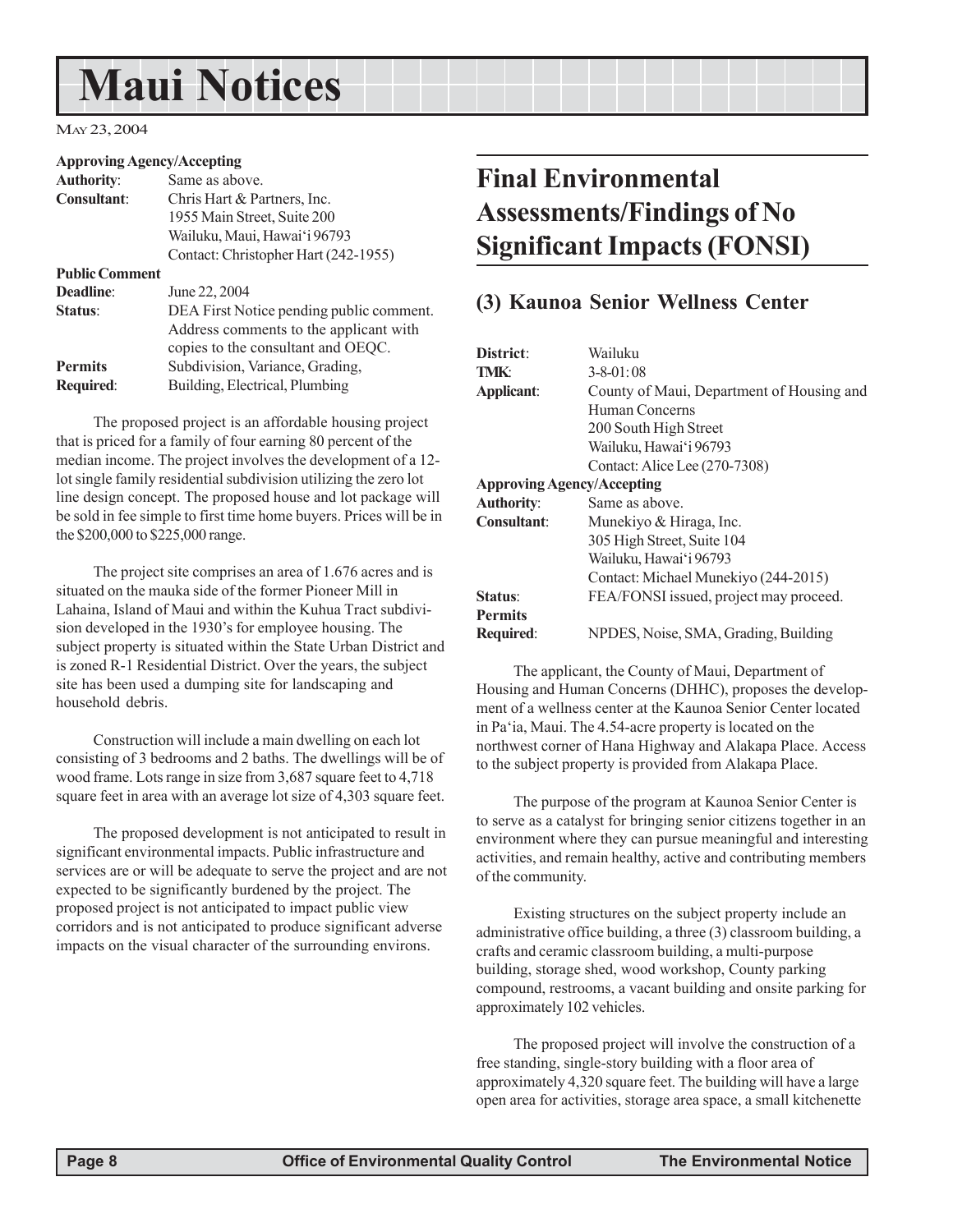

MAY 23, 2004

and washroom. The building will be integrated with the existing facilities by a walkway and courtyard. Other improvements include utilities servicing, a four (4) stall paved parking area on the south side of the building and landscaping.

The proposed project will involve the use of State lands and County funds. Therefore, an environmental assessment (EA) has been prepared in accordance with Chapter 343, Hawai'i Revised Statutes (HRS) and Chapter 200, Title 11, Department of Health Administrative Rules, Environmental Impact Statement Rules. The subject property is located within the limits of the County's Special Management Area (SMA). Accordingly, an application for a SMA Use Permit has been prepared for review and action by the Maui Planning Commission.

### **(4) Waiolani Mauka Subdivision**

| District:          | Wailuku                                  |
|--------------------|------------------------------------------|
| <b>TMK:</b>        | 3-5-004:025                              |
| Applicant:         | Waikapu 28 Investment, LLC               |
|                    | P.O. Box 946                             |
|                    | Wailuku, Hawai'i 96793                   |
|                    | Contact: Scott Nunokawa (986-0099)       |
|                    | <b>Approving Agency/Accepting</b>        |
| <b>Authority:</b>  | <b>State Land Use Commission</b>         |
|                    | P.O. Box 2359                            |
|                    | Honolulu, Hawai'i 96804-2359             |
|                    | Contact: Anthony Ching (587-3822)        |
| <b>Consultant:</b> | Munekiyo & Hiraga, Inc.                  |
|                    | 305 High Street, Suite 104               |
|                    | Wailuku, Hawai'i 96793                   |
|                    | Contact: Michael Munekiyo (244-2015)     |
| Status:            | FEA/FONSI issued, project may proceed.   |
| <b>Permits</b>     | District Boundary Amendment, NPDES,      |
| <b>Required:</b>   | Change in Zoning, County Community Plan  |
|                    | Amendment, Grading, Subdivision Approval |

Waikapu 28 Investment, LLC proposes the development of an approximately 108± lot single-family residential subdivision at Waikapu, Maui, Hawai'i. The 28.7-acre parcel will be subdivided to create lots ranging between 7,500 square feet and 12,000± square feet. The proposed subdivision is located on lands classified as "Agricultural" by the State Land Use Commission. The property is designated "Single-Family" and "Public/Quasi-Public" (2-acre portion) by the Wailuku-Kahului Community Plan. The County of Maui zones the property "Agricultural".

Towards implementing the proposed subdivision, a State Land Use Commission District Boundary Amendment from the "Agricultural" district to the "Urban" district will be required. In addition, a Community Plan Amendment will be required to redesignate the 2-acre Public/Quasi-Public area to Single-Family Residential. Finally, a County Change in Zoning will be needed to establish the R-2, Residential zoning district.

Additionally, the project proposes the installation of approximately 80 feet of drainline across Honoapi'ilani Highway, a State of Hawai'i roadway. Traffic signal warrants at the intersection of Honoapi'ilani Highway and Pilikana Street are anticipated to be met with the proposed project and, as such, the applicant will be participating in the signalization. While traffic signal and drainline installation may be considered exempt actions under the State Department of Transportation Exemption list, the actions will be covered in the Environmental Assessment.

# **Previously Published Projects Pending Public Comments**

## **Final Environmental Impact Statements**

### **Lahaina Watershed Flood Control Project**

| Applicant:        | County of Maui                                |
|-------------------|-----------------------------------------------|
|                   | Department of Public Works and Waste          |
|                   | Management                                    |
|                   | 200 South High Street                         |
|                   | Wailuku, Hawai'i 96793                        |
|                   | Contact: Joe Krueger (270-7745)               |
|                   | <b>Approving Agency/Accepting</b>             |
| <b>Authority:</b> | Mayor, County of Maui                         |
|                   | 250 South High Street                         |
|                   | Wailuku, Hawai'i 96793                        |
| Status:           | FEIS currently being reviewed by the Maui     |
|                   | Mayor's Office (also, see page 22 for related |
|                   | Federal Notice concerning a NEPA Record of    |
|                   | Decision).                                    |
|                   |                                               |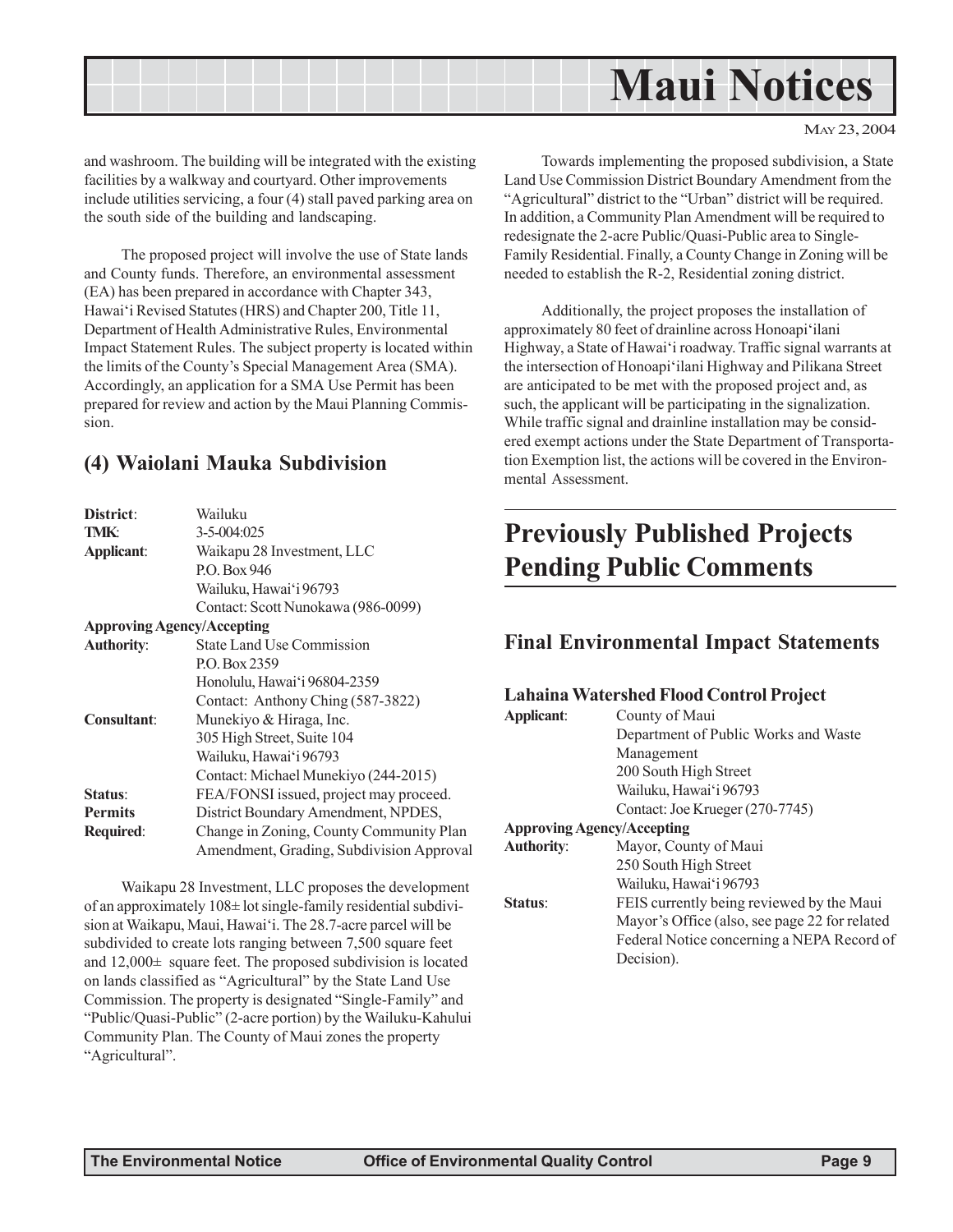# **Hawai'i Notices**

MAY 23, 2004

# **Draft Environmental Assessments**

# **(1) Kino'ole Senior Residences**

| South Hilo                                  |
|---------------------------------------------|
| $2 - 2 - 41 : 10$                           |
| Hawai'i Island Community Development        |
| Corporation                                 |
| 100 Pauahi Street, Suite 204                |
| Hilo, Hawai'i 96720                         |
| Contact: Keith Kato (969-1158 x 105)        |
| <b>Approving Agency/Accepting</b>           |
| County of Hawai'i                           |
| Office of Housing and Community Develop-    |
| ment                                        |
| 50 Wailuku Drive                            |
| Hilo, Hawai'i 96720                         |
| Contact: Noel Fujimoto (961-8379)           |
| Brian Nishimura (935-7692)                  |
| 101 Aupuni Street, Suite 217                |
| Hilo, Hawai'i 96720                         |
| <b>Public Comment</b>                       |
| June 22, 2004                               |
| DEA First Notice pending public comment.    |
| Address comments to the applicant with      |
| copies to the approving agency or accepting |
| authority, the consultant and OEQC.         |
|                                             |
| UIC, Plan Approval                          |
|                                             |

The Hawai'i Island Community Development Corporation (HICDC) is proposing to develop a 30-unit elderly housing project on a one acre parcel. The property is located on the southwest corner of Kino'ole and Kahaopea Streets in Waiakea, South Hilo, Island of Hawai'i.

The proposed project will provide 30 one-bedroom, onebath apartment units for Very-Low Income (50% of the median income) seniors in the City of Hilo. The units will be housed in a single, three story structure which will include all living units, laundry, mailboxes, one or more activity rooms, one or more elevators and a project office. All of the units as well as the project site will be designed to meet ADA and Fair Housing accessibility requirements. The project will also include 20 parking stalls and extensive landscaping throughout the property.

**1 2**

Access to the project will be from Kahaopea Street which is a County road with a right-of-way width of 30 feet and 20 feet of pavement fronting the property. The area is served by all necessary utilities and improvements including electricity, roads and water system. Sewage disposal will be handled by an on-site septic system meeting with the approval of the Department of Health.

Construction for the proposed project is expected to begin in January, 2005 and be completed in November, 2005. The total project cost is estimated at approximately \$4.6 million.

## **(2) Puako Kiawe Forest Apiary**

| District:                         | South Kohala                             |  |  |  |
|-----------------------------------|------------------------------------------|--|--|--|
| <b>TMK:</b>                       | $6-9-001:015$ por.                       |  |  |  |
| Applicant:                        | Volcano Island Honey                     |  |  |  |
|                                   | 46-4013 Puao'o Road                      |  |  |  |
|                                   | Honokaa, Hawai'i 96727                   |  |  |  |
|                                   | Contact: Richard Spiegel (775-1000)      |  |  |  |
| <b>Approving Agency/Accepting</b> |                                          |  |  |  |
| <b>Authority:</b>                 | Department of Land and Natural Resources |  |  |  |
|                                   | $PQ$ . Box 621                           |  |  |  |
|                                   | Honolulu, Hawai'i 96809                  |  |  |  |
|                                   | Contact: Tiger Mills (587-0382)          |  |  |  |
| <b>Public Comment</b>             |                                          |  |  |  |
| Deadline:                         | June 22, 2004                            |  |  |  |
|                                   |                                          |  |  |  |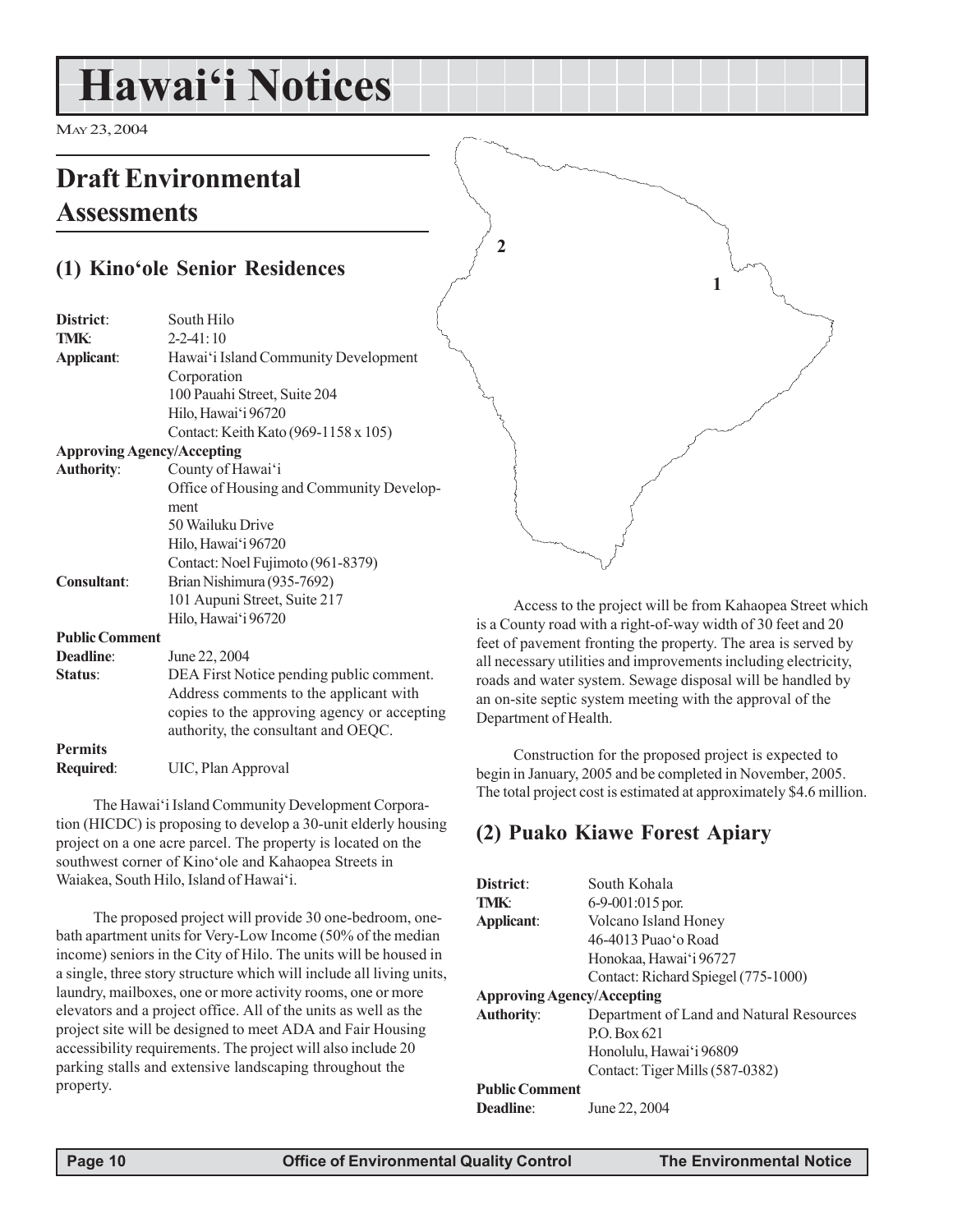# **Hawai'i Notices**

MAY 23, 2004

**Status**: DEA First Notice pending public comment. Address comments to the applicant with copies to the approving agency or accepting authority and OEQC. **Permits**

**Required**: CDUA

The applicant, Volcano Island Honey Company, proposes to license or lease State land to establish an apiary in an existing kiawe forest. The site is located in the vicinity of Puako, South Kohala. The kiawe forest is uniquely lush and productive. Where other kiawe trees typically grow to 15', the trees in this forest are nearly 60'. The kiawe forest thrives from groundwater and is an oasis surrounded by barren lava fields. The applicant presently has beehives in another portion of this kiawe forest on private land. However, this private land is slated for golf course development, hence the need for an alternate site.

The applicant produces a gourmet quality, organic honey that depends on the unique features of this kiawe forest. Because this kiawe forest is isolated, the honey is pure kiawe not mixed with nectars from other flowers, producing a white, world-class honey. The applicant's has spent 25 years developing a process that works with pure kiawe honey which crystallizes very rapidly producing a firm, smooth texture. The applicant's operation consists of setting up stacked boxes of beehives that are placed among the trees-no ground disturbance is necessary. The only disturbance is a hand-dug pond to provide a water source for the bees. No other facilities will occur on the site since the applicant extracts and bottles the honey at offsite production facilities in Ahualoa.

The site is in the Conservation District, General Subzone. The proposed apiary use provides economic justification to preserve the kiawe forest. The kiawe forest retards flood flow thereby serving an important role in protecting the coastal water quality of Puako Bay. The forest provides a buffer for the Puako community from mauka winds. Recreational hiking or biking through the forest would be a compatible multipurpose use with the apiary. The bees are not aggressive unless provoked. The neighboring Puako community supports the apiary. Although in the SMA, the Planning Department has determined the proposed use to be exempt from SMA permit requirements. No mitigation measures are proposed since there are no significant adverse effects anticipated from the proposed use.

# **Public Notice DOH Voluntary Response Program**

The Hawai'i Department of Health (DOH) encourages you to review and comment on arsenic and lead remedial actions proposed for a W.H. Shipman, Ltd. site in the town of Keaau, Hawai'i. You are also invited to attend a public meeting to learn more about the remedial actions being proposed at the site and provide comments.

W.H. Shipman, Ltd. is preparing to lease a 5 acre property in Keaau, Hawai'i. Portions of this property are known to be affected by arsenic and lead. W.H. Shipman, Ltd. is participating in DOH's Voluntary Response Program to address the arsenic and lead at the site. In accordance with regulations set forth by DOH and the U.S. Environmental Protection Agency, W.H. Shipman, Ltd. will be conducting arsenic and lead remedial activities designed to protect human health and the environment. These activities are anticipated to begin in August of 2004.

The proposed action is described in a Draft Response Action Memorandum. Copies of the Draft Response Action Memorandum, a fact sheet, and additional information on the site are now available for review at the Keaau Public and School Library (16-571 Keaau-Pahoa Rd., Keaau, Hawai'i 96749) or at the Department of Health, 919 Ala Moana Boulevard, Honolulu, in Room No. 206. In addition, if you would like a fact sheet about the proposed remedial project mailed to you, or if you have questions, you can call DOH in Honolulu at (808) 586-4249 and ask for John Peard or Davis Bernstein. A public meeting will be held at Keaau Community Center

| Date:                |
|----------------------|
| <b>Meeting Time:</b> |
| Location:            |
| <b>Address:</b>      |
|                      |

Wednesday June 2, 2004 6:30 PM to 9:00 PM **Location**: Keaau Community Center **Address**: 16-186 Pili Mua Street Keaau, Hawai'i 96749

The purpose of this public meeting will be to inform all interested parties about the proposed remedial action at the site, and invite the public to provide comments.

Written comments regarding the proposed arsenic and lead remediation at the site will be accepted through June 25, 2004 and should be sent to: John Peard, Project Manager, Hawaii Department of Health – HEER Office, Room 206, 919 Ala Moana Boulevard, Honolulu, Hawai'i 96814.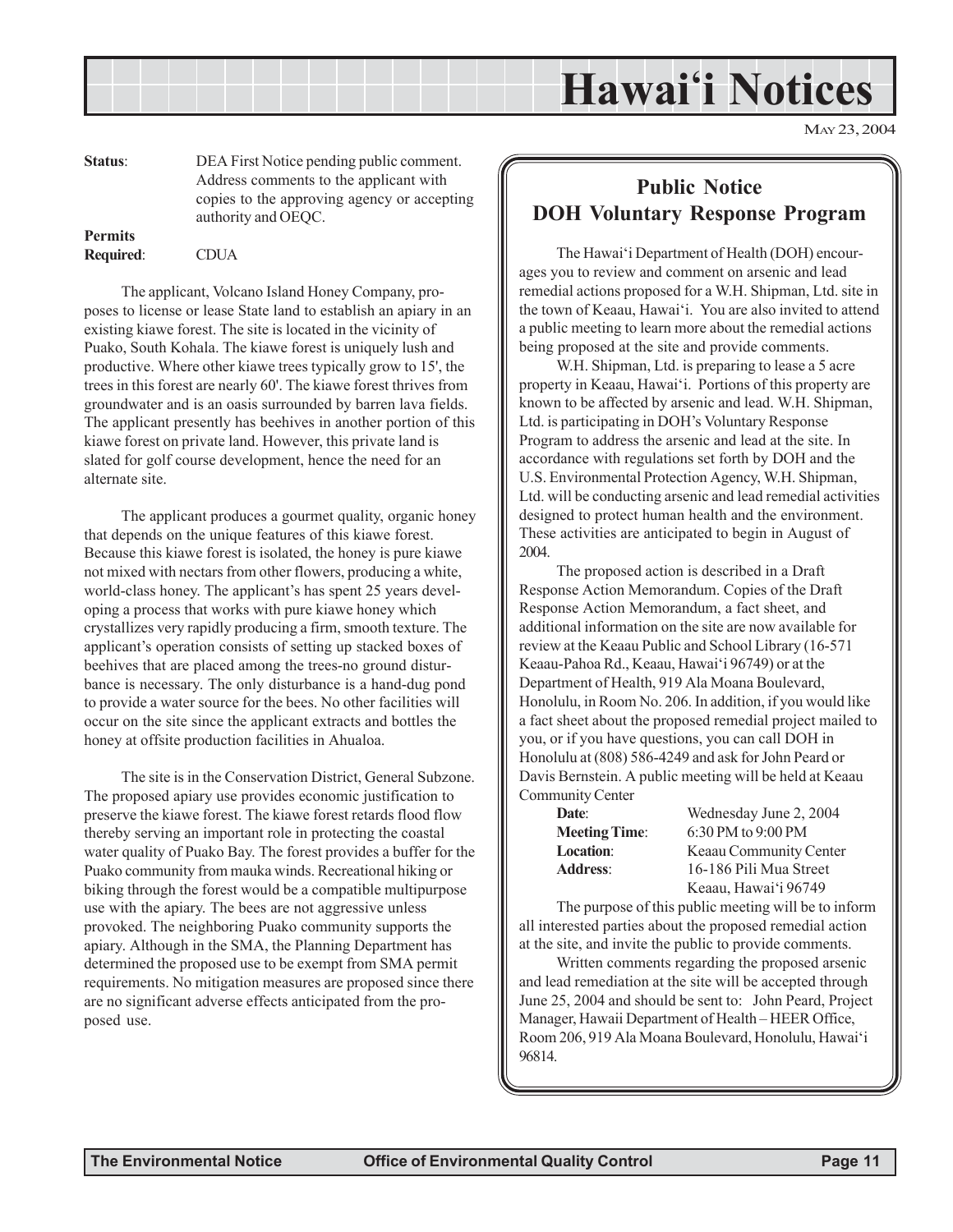# **Kaua'i Notices**

MAY 23, 2004

# **Draft Environmental Assessments**

## **(1) Koke'e-Waineke & Koke'e A-1 Exploratory Wells**

| District:                         | Waimea                                    |
|-----------------------------------|-------------------------------------------|
| <b>TMK:</b>                       | 1-4-004                                   |
| Applicant:                        | Department of Land and Natural            |
|                                   | Resources                                 |
|                                   | 1151 Punchbowl Street, Room 221           |
|                                   | Honolulu, Hawai'i 96813                   |
|                                   | Contact: Carty Chang (587-0273)           |
| <b>Approving Agency/Accepting</b> |                                           |
| <b>Authority:</b>                 | Same as above.                            |
| <b>Consultant:</b>                | Fukunaga & Associates, Inc.               |
|                                   | 1388 Kapi'olani Boulevard, 2nd Floor      |
|                                   | Honolulu, Hawai'i 96814                   |
|                                   | Contact: Lance Manabe (944-1821)          |
| <b>Public Comment</b>             |                                           |
| <b>Deadline:</b>                  | June 22, 2004                             |
| Status:                           | DEA First Notice pending public comment.  |
|                                   | Address comments to the applicant with    |
|                                   | copies to the consultant and OEQC.        |
| <b>Permits</b>                    | Well Construction; Noise; NPDES,          |
| Required:                         | Grubbing, Grading, Stockpiling; Site Plan |
|                                   | Approval                                  |

The State of Hawai'i, Department of Land and Natural Resources (DLNR), Engineering Division for the Division of State Parks, proposes to drill, case and test two exploratory wells in the Koke'e District of Kaua'i.

The proposed Koke'e-Waineke exploratory well site is located approximately 3,500 feet southeast of the Koke'e Lodge and approximately 500 feet southwest of the Noe Stream and Elekeninui Stream convergence.

The proposed Koke'e A-1 well site is located approximately 4,000 feet southeast of the Koke'e Lodge and approximately 500 feet west of the Elekeninui Stream and Elekeniiki Stream convergence.

Hydrogeological information from the exploratory wells will be used to evaluate the feasibility of locating a production well to serve the State of Hawai'i's Koke'e State Park. If hydrogeological testing indicates acceptable capacity and

water quality, the proposed exploratory well(s) will be developed as a production well, and conveyed to the State of Hawai'i, DLNR as a source for the Koke'e State Park. The production well will require a separate Environmental Assessment.

**2**

**1**

# **(2) Kuhio Highway Improvements, Extension of Temporary Kapa'a Bypass Road, Kuhio Highway to Olohena Road**

| District:                                               | Kawaihae                                 |
|---------------------------------------------------------|------------------------------------------|
| <b>TMK:</b>                                             | $4-3-03$ , $4-5-13$ , $4-5-15$           |
| <b>State Department of Transportation</b><br>Applicant: |                                          |
|                                                         | 869 Punchbowl Street                     |
|                                                         | Honolulu, Hawai'i 96813                  |
|                                                         | Contact: Steven Kyono (527-6246)         |
| <b>Approving Agency/Accepting</b>                       |                                          |
| <b>Authority:</b>                                       | Same as above.                           |
| Consultant:                                             | Environmental Communications, Inc.       |
|                                                         | 1188 Bishop Street, Suite 2210           |
|                                                         | Honolulu, Hawai'i 96813                  |
|                                                         | Contact: Taeyong Kim (528-4661)          |
| <b>Public Comment</b>                                   |                                          |
| <b>Deadline:</b>                                        | June 22, 2004                            |
| Status:                                                 | DEA First Notice pending public comment. |
|                                                         | Address comments to the applicant with   |
|                                                         | copies to the consultant and OEQC.       |
| <b>Permits</b>                                          |                                          |
| <b>Required:</b>                                        | Grading, Building, NPDES                 |
|                                                         |                                          |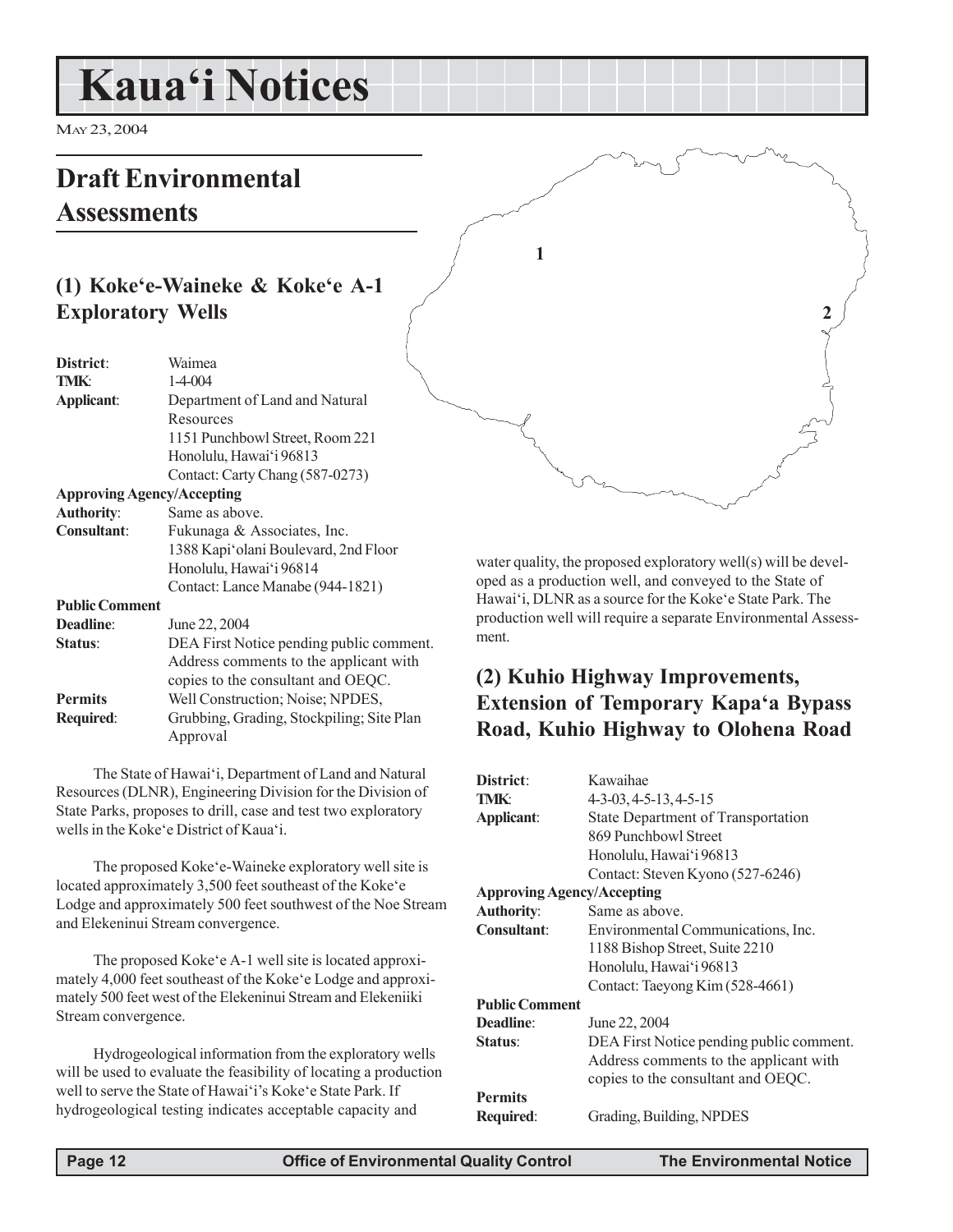# **Kaua'i Notices**

The proposed action is located on an existing cane haul road in Kapa'a, Kaua'i, Hawai'i.

The start point for the project alignment is located at the existing cane haul road entry point off Kuhio Highway, south (Wailua bound) of Haua'ala Road. The interior portions of the project alignment are located on the abandoned cane haul road in open, fallowed areas. Midway along the alignment, the road crosses a bridge over Moikeha Canal.

The end point of the project is located at the intersection of the bypass road and Olohena Road. Improvements in this area will also include the realignment of a portion of 'Opala Road and the construction of a roundabout intersection between the new temporary bypass road, Olohena Road and the existing temporary bypass road.

The proposed temporary Kapa'a Bypass Road extension completes the bypass circuit from Wailua through Kapa'a.

Once completed, this road will allow non-stop travel above the heavily trafficked Wailua to Kapa'a segment of Kuhio Highway. The extension road will provide one-way travel in the Hanalei to Lihu'e direction. The proposed extension is located on an existing cane haul road and will not require extensive clearing or permanent construction. The alignment length is approximately 0.82 miles.

For all portions of the existing asphalt roadway, the pavement will be resurfaced where base conditions are suitable.

The project alignment has served as a major cane haul facility. The proposed use is not expected to significantly affect the environment. Physical improvements will occur within the existing right-of-way.

# **National Environmental Policy Act**

## **Lehua Island Ecosystem Restoration Project (Notice of Intent)**

**Agencies**: Department of the Interior Fish and Wildlife Service (and the Department of Land and Natural Resources for the Chapter 343, HRS document - see *Federal Notice on page 22).*

Pursuant to the National Environmental Policy Act, this notice advises the public that the U.S. Fish and Wildlife Service (Service) and the Hawai'i Department of Land and Natural Resources (DLNR) intend to gather information necessary to prepare a **joint Federal/State environmental document (environmental assessment or environmental impact statement)** for the proposed Lehua Island Ecosystem Restoration Project. The United States Coast Guard, the owner of Lehua Island, intends to a become a cooperating agency with us, for the purposes of preparing the environmental document. This document will address the proposal of eradicating non-native rodents and possibly non-native rabbits from Lehua as a means of restoring native seabirds, insects and coastal plants, some of which are threatened with extinction. In addition, the Service and the DLNR propose to implement preventative actions to keep non-native mammals from re-establishing on Lehua, and respond to any such re-introductions. The proposed project would take place on the island of Lehua, Kaua'i County, Hawai'i and would be

managed by the Service in cooperation with the DLNR. The Service is furnishing this notice in order to: (1) advise other Federal and State agencies, affected tribes, and the public of our intentions; (2) announce the initiation of a 40-day public scoping period; and (3) to obtain suggestions and information on the scope of issues to be included in the environmental document. The Service and the DLNR are requesting written comments regarding the proposed action from interested individuals, organizations and agencies. Respondents should address concerns regarding potential environmental impacts to the human environment, applicable mitigation and reasonable alternatives they feel could be included in the environmental analysis. Additional information, including the time and location of the public meeting, any changes to the project scope, and availability of draft documents for review will be sent out via local and regional press releases and direct mailings. Written comments from all interested parties must be postmarked by 40 days from the date of publication. *A public meeting is scheduled to be held in Lihu*'*e, Kaua*'*i on Wednesday, June 9, 2004, at the Lihu*'*e Neighborhood Center from 7:00-9:00 P.M*

Please address comments and requests to be added to the mailing list to Chris Swenson, Project Biologist, U.S. Fish and Wildlife Service, 300 Ala Moana Boulevard, Room 3-122, Honolulu, Hawaii 96850, facsimile: 808/792-9580.

For further information contact: Project Biologists Chris Swenson or Katie Swift at the above address or telephone: 808/ 792-9400.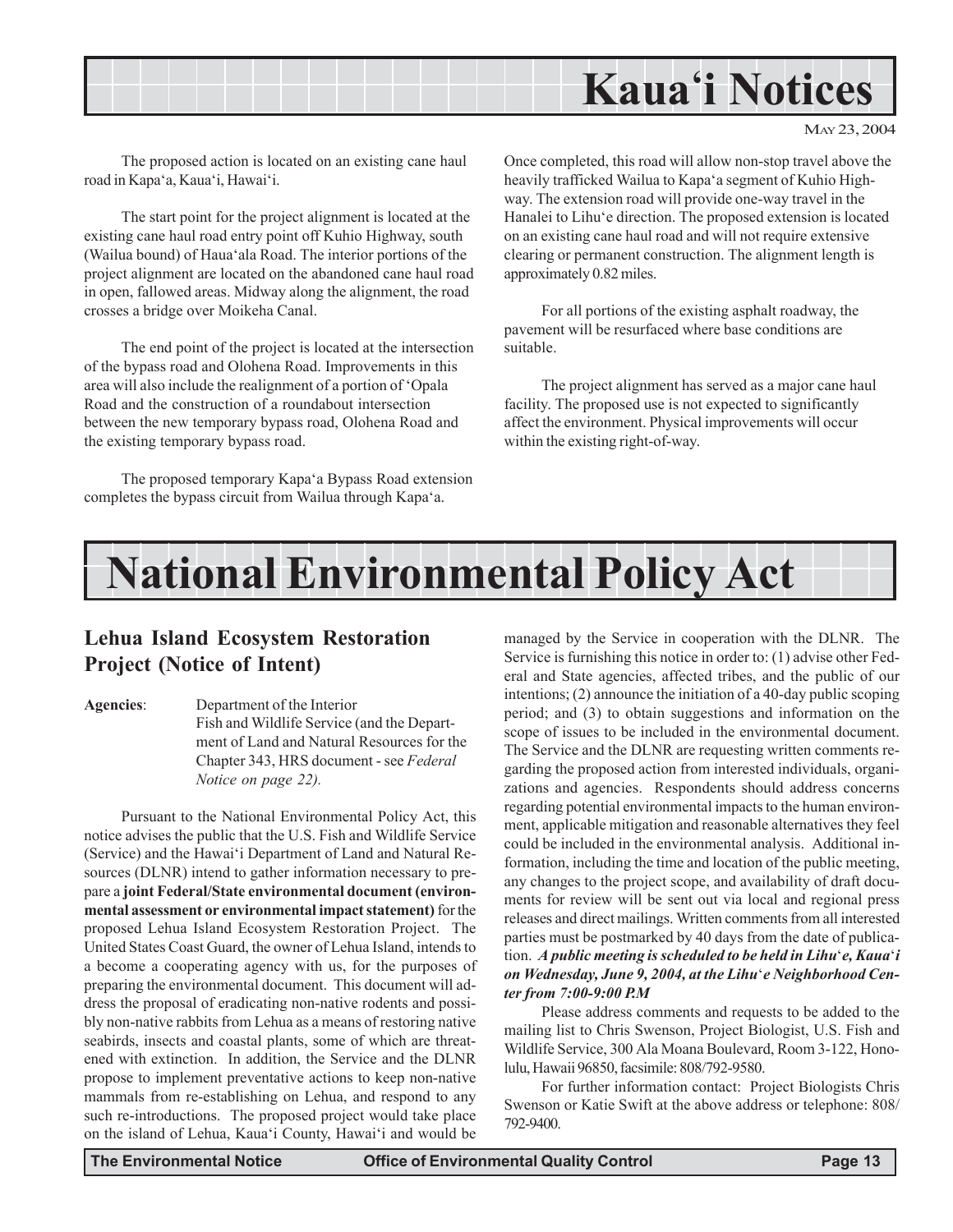MAY 23, 2004

## **Shoreline Certification Applications**

Pursuant to § 13-222-12, HAR the following shoreline certification applications are available for inspection at the DLNR District Land Offices on Kaua'i, Hawai'i and Maui and at Room 220, 1151 Punchbowl St., Honolulu, O'ahu (Tel: 587-0414). All comments shall be submitted in writing to the State Land Surveyor, 1151 Punchbowl Street, Room 210, Honolulu, Hawai'i 96813 and postmarked no later than fifteen (15) calendar days from the date of the public notice of the application. If there are any questions, please call Nick Vaccaro at 587-0384.

| File No.      | Date    | Location                                                                                                                                                        | Applicant/Owner                                                        | <b>TMK</b>                 |
|---------------|---------|-----------------------------------------------------------------------------------------------------------------------------------------------------------------|------------------------------------------------------------------------|----------------------------|
| MA-305        | 5/13/04 | Lot 1 Makai - Komohana Subdivision (L.U.C.A File No. 4.758),<br>land situated at Olowalu, Lahaina, Island of Maui, Hawaii                                       | Akamai Land Surveying, Inc./<br>James and Katherine Berman             | $4 - 8 - 03$ :<br>por. 41, |
|               |         | Address: 57 Kuahulu Place                                                                                                                                       |                                                                        | 42 & 43                    |
|               |         | Purpose: Building Permit                                                                                                                                        |                                                                        |                            |
| OA-983        | 5/13/04 | Lot 5-A-1, being a portion of R. P. 4475, Land Commission<br>Award 7713, Apana 33 to V. Kamamalu, land situated at<br>Kawailoa, Waialua, Island of Oahu, Hawaii | Gil Surveying Services,<br>Inc./BNP North Shore                        | $6-1-12:06$                |
|               |         | Address: 61-279 Kamehameha Highway                                                                                                                              |                                                                        |                            |
|               |         | Purpose: Determine Setback                                                                                                                                      |                                                                        |                            |
| OA-260-2      | 5/13/04 | Lot 167A of Land Court Application 323, land situated at<br>Kailua, Koolaupoko, Island of Oahu, Hawaii                                                          | DJNS Surveying and<br>Mapping, Inc./David and                          | $4 - 3 - 17:33$            |
|               |         | Address: 396 Dune Circle                                                                                                                                        | Maureen Gross                                                          |                            |
|               |         | Purpose: New Construction                                                                                                                                       |                                                                        |                            |
| MA-306        | 5/13/04 | Lot 1, B Acquisition/LD LLC Consolidation/Resubdivision<br>(L.U.C.A File No. 2.2724), land situated at Mooiki, Honuaula,<br>Island of Maui, Hawaii              | Akamai Land Surveying,<br>Inc./B Acquisition Makena<br>Investment, LLC | $2-1-06:35$                |
|               |         | Address: 5500 Makena Road                                                                                                                                       |                                                                        |                            |
|               |         | Purpose: Building Permit                                                                                                                                        |                                                                        |                            |
| HA-274        | 5/13/04 | Lot 54 of the Puako Beach Lots (HTS Plat 414-B), land situated<br>at Lalamilo, Waimea, South Kohala, Island and County of<br>Hawaii, Hawaii                     | Wes Thomas<br>Associates/Kevin G. Hall                                 | $6-9-04:12$                |
|               |         | Address: 69-1736 Puako Road                                                                                                                                     |                                                                        |                            |
|               |         | Purpose: Building Permit                                                                                                                                        |                                                                        |                            |
| MA-150-2      | 5/13/04 | Being a Portion of Government Land of Wahikuli (C.S.F. No.<br>21,694), land situated at Wahikuli, Lahaina, Island of Maui,<br>Hawaii                            | Controlpoint Surveying,<br>Inc./County of Maui (owner)                 | $4 - 5 - 21:07$            |
|               |         | Address: Honoapiilani Highway                                                                                                                                   |                                                                        |                            |
|               |         | Wahikuli Wayside Park                                                                                                                                           |                                                                        |                            |
|               |         | Purpose: SMA Permit                                                                                                                                             |                                                                        |                            |
| OA-465-2      | 5/13/04 | Lot 1111 as shown on Map 254 of Land Court Application 677,<br>land situated at Kailua, Koolaupoko, Island of Oahu, Hawaii                                      | Jaime F. Alimoboyguen/<br>Robert and Kathryn Naish                     | $4 - 3 - 13$ : 32          |
|               |         | Address: 52 Kaapuni Drive                                                                                                                                       |                                                                        |                            |
|               |         | Purpose: Determine Setback                                                                                                                                      |                                                                        |                            |
| <b>OA-984</b> | 5/13/04 | Lot 604 of as shown on Map 40 of Land Court Application 1089,<br>land situated at Kaumananui, Waialua, Island of Oahu, Hawaii                                   | Wes T. Tengan/Jack Borsa Jr.                                           | $6 - 7 - 14$ : 28          |
|               |         | Address: 67-011 Kaimanu Place                                                                                                                                   |                                                                        |                            |
|               |         | Purpose: Calculate Building Potential and Obtain Building<br>Permit                                                                                             |                                                                        |                            |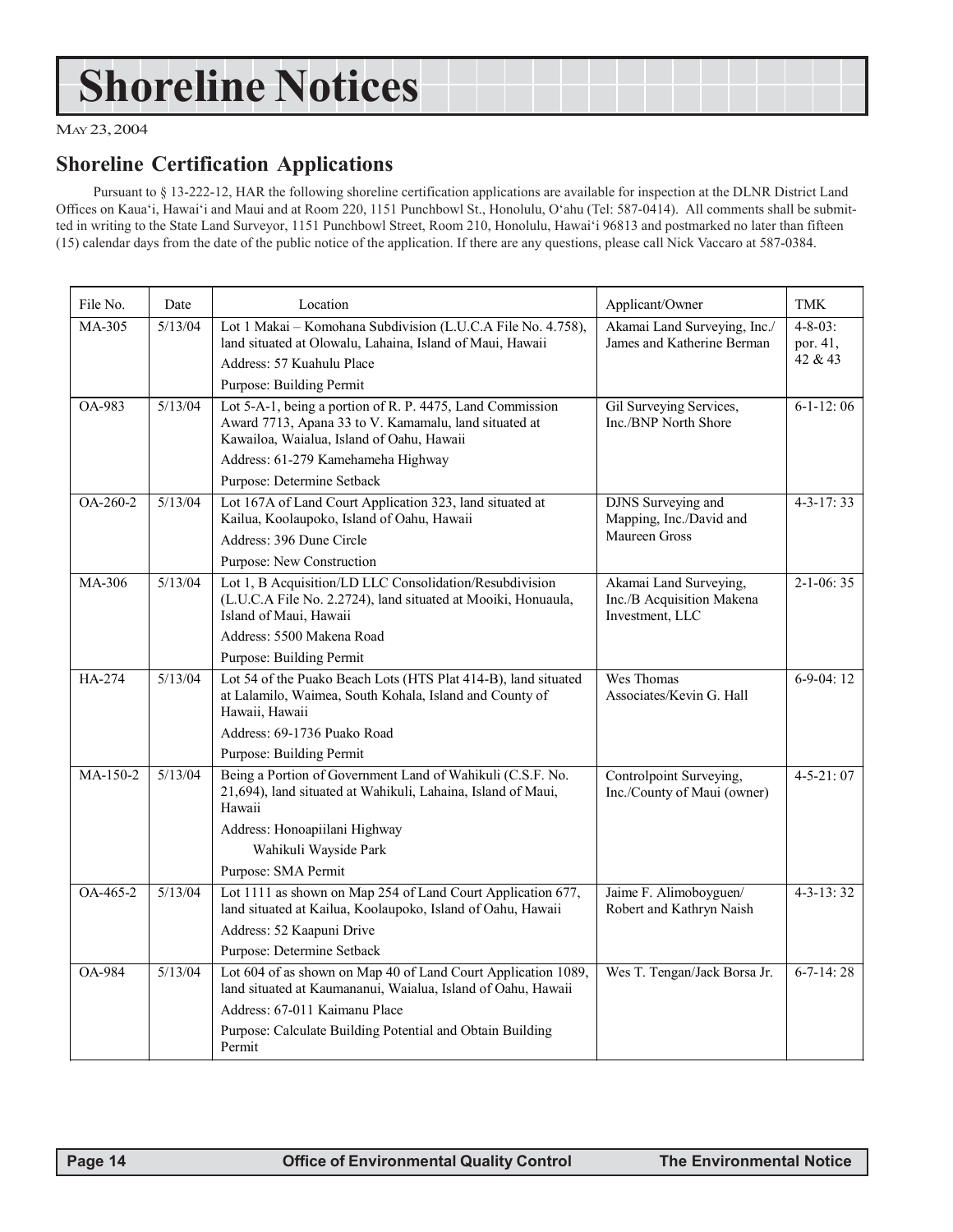MAY 23, 2004

# **Shoreline Certification Applications (continued)**

| File No.   | Date    | Location                                                                                                                        | Applicant/Owner                                        | <b>TMK</b>        |
|------------|---------|---------------------------------------------------------------------------------------------------------------------------------|--------------------------------------------------------|-------------------|
| MA-158-3   | 4/27/04 | Lot 66 of Land Court Application 1744, land situated at<br>Hanakaoo, Lahaina, Island of Maui, Hawaii                            | Warren S. Unemori<br>Engineering, Inc., for            | $4-4-13:08$ (por) |
|            |         | Address: 200 Nohea Kai Drive                                                                                                    | CCHH Maui, LLC                                         |                   |
|            |         | Purpose: Planning Future Use of Parcel                                                                                          |                                                        |                   |
| $OA-914-2$ | 4/30/04 | Portion of Lot 2697, as shown on Map 274 of Land Court                                                                          | R.M Towill/City and                                    | $9-1-12:25$ (por) |
|            |         | Application 1069, land situated at Honouliuli, Ewa, Island of<br>Oahu, Hawaii                                                   | County of Honolulu                                     |                   |
|            |         | Address: 91-101 Papipi Road                                                                                                     |                                                        |                   |
|            |         | <b>Purpose Park Improvements</b>                                                                                                |                                                        |                   |
| OA-684-2   | 5/3/04  | Lot 8 of the Kawailoa Beach Lots, land situated at Kawailoa,<br>Waialua, Island of Oahu, Hawaii                                 | Walter P. Thompson,<br>Inc./B.P. Bishop Estate         | $6-1-12:25$       |
|            |         | Address: 61-349 Kamehameha Highway                                                                                              |                                                        |                   |
|            |         | Purpose: Building Permit                                                                                                        |                                                        |                   |
| OA-985     | 5/4/04  | Lot 10 of Land Court Application 288, land situated at Kailua,<br>Koolaupoko, Island of Oahu, Hawaii                            | DJNS Surveying and<br>Mapping, Inc./Cecilia Vu         | $4 - 3 - 08$ : 45 |
|            |         | Address: 830 Mokulua Drive                                                                                                      |                                                        |                   |
|            |         | Purpose: New Construction                                                                                                       |                                                        |                   |
| OA-986     | 5/4/04  | Lot 169 of Map 5, Land Court Application 1052, land situated<br>at Makaha, Waianae, Island of Oahu, Hawaii                      | Gil P. Bumanglag<br>Surveying/Michael and              | $8-4-07:11$       |
|            |         | Address: 84-643 Upena Street                                                                                                    | Terri Beber Family Trust/                              |                   |
|            |         | Purpose: Determine Setback                                                                                                      |                                                        |                   |
| MO-083     | 5/5/04  | Portion of Royal Patent 6056, Land Commission Award<br>10107 to Maunaloa, land situated at Kawela, Island of<br>Molokai, Hawaii | Newcomer-Lee Land<br>Surveyors, Inc./Fred R.<br>Parker | $5-4-01:83$       |
|            |         | Address: Kamehameha V Highway                                                                                                   |                                                        |                   |
|            |         | (No Number)                                                                                                                     |                                                        |                   |
|            |         | Purpose: Building Permit                                                                                                        |                                                        |                   |
| MO-084     | 5/6/04  | Lot 19 of O'ne Alii Residence Lots Hawaiian Home Lands,<br>land situated at Makakupaia 1, Island of Molokai, Hawaii             | ControlPoint Surveying,<br>Inc./Department of          | $5-4-06:19$       |
|            |         | Address: Kamehameha V Highway                                                                                                   | Hawaiian Home Lands                                    |                   |
|            |         | Purpose: SMA Permit                                                                                                             |                                                        |                   |
| OA-987     | 5/6/04  | Lot 479 (Map 68) of Portion of Land Court Application 1095,<br>land situated at Kahuku, Koolauloa, Island of Oahu, Hawaii       | <b>Engineers Surveyors</b><br>Hawaii, Inc./Kuilima     | $5 - 7 - 01$ : 13 |
|            |         | Address: 57-091 Kamehameha Highway                                                                                              | <b>Resort Company</b>                                  |                   |
|            |         | Purpose: Building Permit                                                                                                        |                                                        |                   |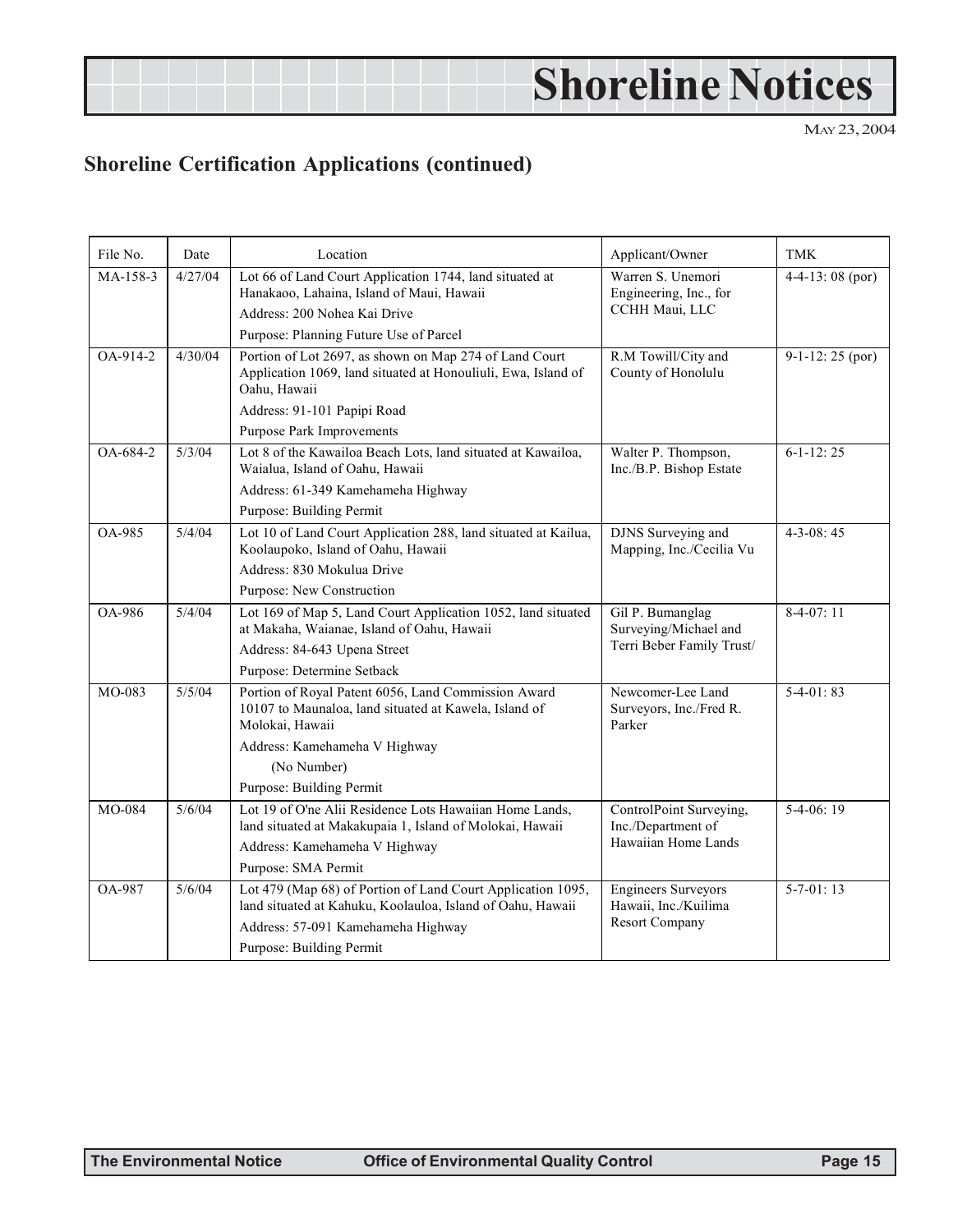MAY 23, 2004

# **Shoreline Certification Applications (continued)**

| File No.      | Date    | Location                                                                                                                                                                                   | Applicant/Owner                                                    | <b>TMK</b>                |
|---------------|---------|--------------------------------------------------------------------------------------------------------------------------------------------------------------------------------------------|--------------------------------------------------------------------|---------------------------|
| HA-233-3      | 5/6/04  | Lot 2, being a portion of Land Commission Award 7073, Apana<br>1 to Kapae, land situated at Kahului 2 <sup>nd</sup> , North Kona, Island of<br>Hawaii, Hawaii                              | Wes Thomas Associates/Eric<br>and Judith Soto                      | $7-5-19:30$               |
|               |         | Address: 75-5992 Alii Drive                                                                                                                                                                |                                                                    |                           |
|               |         | Purpose: Building Permit                                                                                                                                                                   |                                                                    |                           |
| <b>OA-988</b> | 5/6/04  | Lot 343, Land Court Application 616, land situated at Kailua,<br>Koolaupoko, Island of Oahu, Hawaii                                                                                        | Walter P. Thompson,<br>Inc./Charles B. Wang                        | $4 - 3 - 04$ : 81         |
|               |         | Address: 1368 Mokulua Drive                                                                                                                                                                |                                                                    |                           |
|               |         | Purpose: Setback Variance                                                                                                                                                                  |                                                                    |                           |
| OA-989        | 5/7/04  | Waialae Beach Park, land situated at Waialai-Nui & Waialai Iki,<br>Island of Oahu, Hawaii                                                                                                  | ControlPoint Surveying,<br>Inc./City and County of                 | $3-5-23:04$               |
|               |         | Address: 4925 Kahala Avenue                                                                                                                                                                | Honolulu (Department of<br>Design and Construction)                |                           |
|               |         | Purpose: Repair Stream Wall and Miscellaneous Site<br>Improvements                                                                                                                         |                                                                    |                           |
| HA-249-2      | 5/10/04 | Lot B, being the whole of R.P. 3737, Land Commission Award<br>5680, Apana 2 to Kahiamoe, land situated at Kapalaalaea 1st,<br>North Kona, Island of Hawaii, Hawaii                         | Wes Thomas<br>Associates/Bradford and<br>Vicki Picking             | $7 - 7 - 10:13$           |
|               |         | Address: Not Assigned                                                                                                                                                                      |                                                                    |                           |
|               |         | Purpose: Building Permit                                                                                                                                                                   |                                                                    |                           |
| HA-275        | 5/10/04 | Lot 3-A, being a portion of R.P. 7819, Land Commission Award<br>8559-B, Apana 8 to William C. Lunalilo, land situated at<br>Puapuaa 2 <sup>nd</sup> , North Kona, Island of Hawaii, Hawaii | Wes Thomas<br>Associates/Alvarez and<br>Alvarez Irrevocable Trust, | $7-5-20:38$               |
|               |         | Address: 75-6130 Alii Drive                                                                                                                                                                | Mario Alvarez, Trustee                                             |                           |
|               |         | Purpose: Building Permit                                                                                                                                                                   |                                                                    |                           |
| $MA-141-3$    | 5/10/04 | Lot 3 of One Loa Subdivision, land situated at Mooloa,<br>Honuaula, Island of Maui, Hawaii                                                                                                 | Warren S. Unemori<br>Engineering, Inc./Alexander                   | $2-1-06:103$              |
|               |         | Address: 6850 Makena Road                                                                                                                                                                  | Court, LLC c/o Marc                                                |                           |
|               |         | Purpose: Planning for the future use of the property                                                                                                                                       | Turtletaub                                                         |                           |
| <b>HA-276</b> | 5/11/04 | Lot 4 of Land Court Application 1705 (Map 3), land situated at<br>Holualoa 3rd, North Kona, Island of Hawaii, Hawaii                                                                       | Wes Thomas Associates/<br><b>Edmond Benech</b>                     | $7-7-04:96$               |
|               |         | Address: 77-6306 Alii Drive                                                                                                                                                                |                                                                    |                           |
|               |         | Purpose: Building Permit                                                                                                                                                                   |                                                                    |                           |
| OA-990        | 5/12/04 | Parcel 1 and 3 of Koko Head Park, land situated at Maunalua,                                                                                                                               | ControlPoint Surveying,                                            | $3-9-10:03$               |
|               |         | Koolaupoko, Island of Oahu, Hawaii                                                                                                                                                         | Inc./City and County of<br>Honolulu                                | $(por)$ & 3-<br>$9-12:02$ |
|               |         | Address: 8801 Kalanianaole Hwy; 7501 Kalanianaole Hwy                                                                                                                                      |                                                                    | (por)                     |
|               |         | Purpose: Fiber Optic Cable Ocean Landing Site                                                                                                                                              |                                                                    |                           |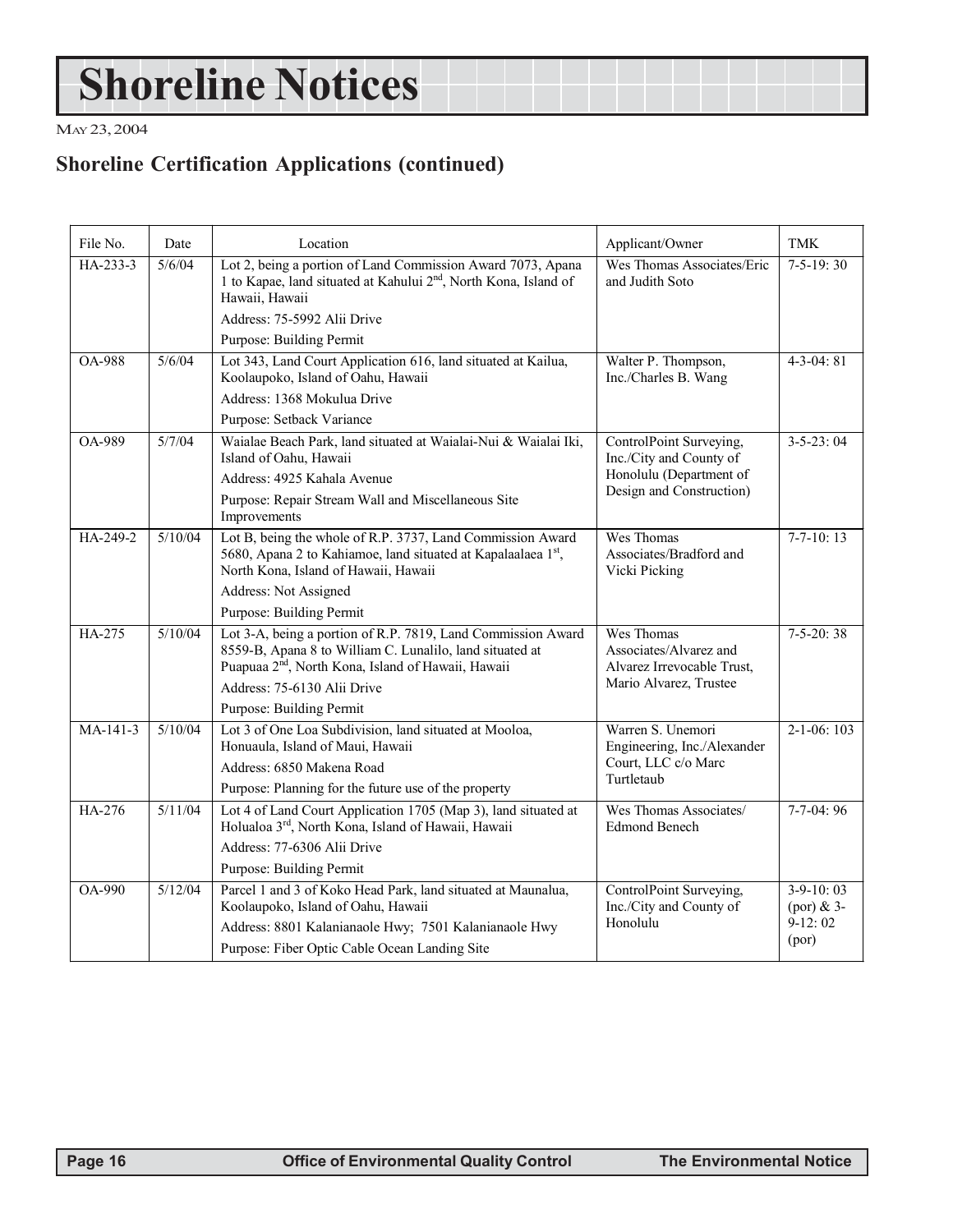MAY 23, 2004

# **Shoreline Certifications and Rejections**

Pursuant to §§13-222-26, HAR the following shorelines have been proposed for certification or rejection by the DLNR. Any person or agency wishing to appeal a proposed shoreline certification or rejection shall file a notice of appeal in writing with the department no later than 20 calendar days from the date of the public notice of the proposed shoreline certification or rejection. The Notice of appeal shall be sent to the BLNR, 1151 Punchbowl Street, Room 220, Honolulu, Hawai'i 96813.

| Case No. | Proposed Shoreline<br>Certifications           | Location<br>Applicant                                                                                                                                                                                              |                                                                          | <b>TMK</b>                   |
|----------|------------------------------------------------|--------------------------------------------------------------------------------------------------------------------------------------------------------------------------------------------------------------------|--------------------------------------------------------------------------|------------------------------|
| HA-259-2 | <b>Application Denied</b><br>5/6/04            | Lots 5-B-1 and 6-A of North Kahaluu Beach Subdivision, being a<br>portion of R.P 6856, Land Commission Award 7713, Apana 6 to<br>V. Kamamalu, land situated at Kahaluu, North Kona, Island and<br>County of Hawaii | Wes Thomas Associates/<br>Dr. Elizabeth Marshall                         | $7 - 8 - 14:50$<br>& 97      |
|          |                                                | Address: Lot 5-B is 78-6616 Alii Drive                                                                                                                                                                             |                                                                          |                              |
|          |                                                | Lot 6-A Not Assigned (Vacant)                                                                                                                                                                                      |                                                                          |                              |
|          |                                                | Purpose: Building Permit                                                                                                                                                                                           |                                                                          |                              |
| KA-175   | Proposed Shoreline<br>Certification            | Lots 175, 176 and 177 of Land Court Application 956 (Map 20),<br>land situated at Koloa, Island of Kauai, Hawaii                                                                                                   | Kodani & Associates,<br>Inc. and CTF Hawaii                              | $2 - 8 - 17$ :<br>17, 18 $&$ |
|          | 5/10/04                                        | Address: 2251 Paipu Road                                                                                                                                                                                           | Hotel Partners/                                                          | 19                           |
|          |                                                | Purpose: Consolidation                                                                                                                                                                                             | Waiawa Properties, LLC                                                   |                              |
| OA-981   | Proposed Shoreline<br>Certification            | Lot 1 of Tract "A" of the Perry Family Lots, R.P. 4498, L.C. Aw.<br>6175, land situated at Wailupe, Honolulu, Island of Oahu, Hawaii                                                                               | Austin, Tsutsumi &<br>Associates, Inc/John                               | $3-6-02:05$<br>& 36          |
|          | 5/10/04                                        | Address: 5253A Kalanianaole Highway                                                                                                                                                                                | Henry Felix                                                              |                              |
|          |                                                | Purpose: Determine Setback                                                                                                                                                                                         |                                                                          |                              |
| OA-975   | Proposed Shoreline<br>Certification            | Lots 8 and 8-A of the Kahala Subdivision, land situated at Kahala,<br>Honolulu, Island of Oahu, Hawaii                                                                                                             | Gil P. Bumanglag/Win<br>Harvest Limited                                  | $3-5-04:03$                  |
|          | 5/10/04                                        | Address: 4577 Kahala Avenue                                                                                                                                                                                        |                                                                          |                              |
|          |                                                | Purpose: Shoreline Variance/Other Permits                                                                                                                                                                          |                                                                          |                              |
| OA-973   | Proposed Shoreline<br>Certification            | Lot 5, Section A of the Kawailoa Beach Lots, land situated at<br>Kawailoa, Waialua, Island of Oahu, Hawaii                                                                                                         | Gil P. Bumanglag/John<br>N. Vatistas                                     | $6-1-10:11$                  |
|          | 5/10/04                                        | Address: 61-671 Kamehameha Highway                                                                                                                                                                                 |                                                                          |                              |
|          |                                                | Purpose: Determine Building Setback                                                                                                                                                                                |                                                                          |                              |
| $MA-300$ | Proposed Shoreline<br>Certification<br>5/10/04 | Lot B of the Lahaina Jodo Mission Subdivision and Lot 28 of the<br>Halepaka Place Consolidation No. 1, land situated at Puunoa and<br>Alio, Lahaina, Island of Maui, Hawaii                                        | Austin, Tsutsumi &<br>Associates, Inc./Hawaii<br>Omori Corporation       | $4-5-04:04$<br>and 48        |
|          |                                                | Address: 1189 Halepaka Place                                                                                                                                                                                       |                                                                          |                              |
|          |                                                | Purpose: Determine Setback                                                                                                                                                                                         |                                                                          |                              |
| HA-272   | Proposed Shoreline<br>Certification            | Lot 61, Puako Beach Lots (HTS Plat 4-14-B), land situated at<br>Lalamilo, Waimea, South Kohala, Island of Hawaii, Hawaii                                                                                           | Wes Thomas<br>Associates/John Randall                                    | $6-9-04:19$                  |
|          | 5/10/04                                        | Address: 16-1708 Puako Road                                                                                                                                                                                        | Salim                                                                    |                              |
|          |                                                | Purpose: Building Permit                                                                                                                                                                                           |                                                                          |                              |
| OA-463-2 | Proposed Shoreline<br>Certification<br>5/10/04 | Portion of Lot 228 of Land Court Application 828 (Map 21), land<br>situated at Waialae-Iki, Waikiki, Honolulu, Island of Oahu,<br>Hawaii                                                                           | Austin, Tsutsumi &<br>Associates, Inc./Kahala<br>Hotel Association (B.P. | $3 - 5 - 23:39$              |
|          |                                                | Address: 5000 Kahala Avenue                                                                                                                                                                                        | Bishop)                                                                  |                              |
|          |                                                | Purpose: Determine Setback                                                                                                                                                                                         |                                                                          |                              |
| OA-982   | Proposed Shoreline<br>Certification            | Lot 117 of Land Court Application 1095, land situated at Kawela,<br>Koolauloa, Island of Oahu, Hawaii                                                                                                              | R.K. Sing Surveying and<br>Mapping, LLC/Eric                             | $5 - 7 - 03:43$              |
|          | 5/10/04                                        | Address: 57-445 Honokawela Drive                                                                                                                                                                                   | Horst                                                                    |                              |
|          |                                                | Purpose: Building Permit                                                                                                                                                                                           |                                                                          |                              |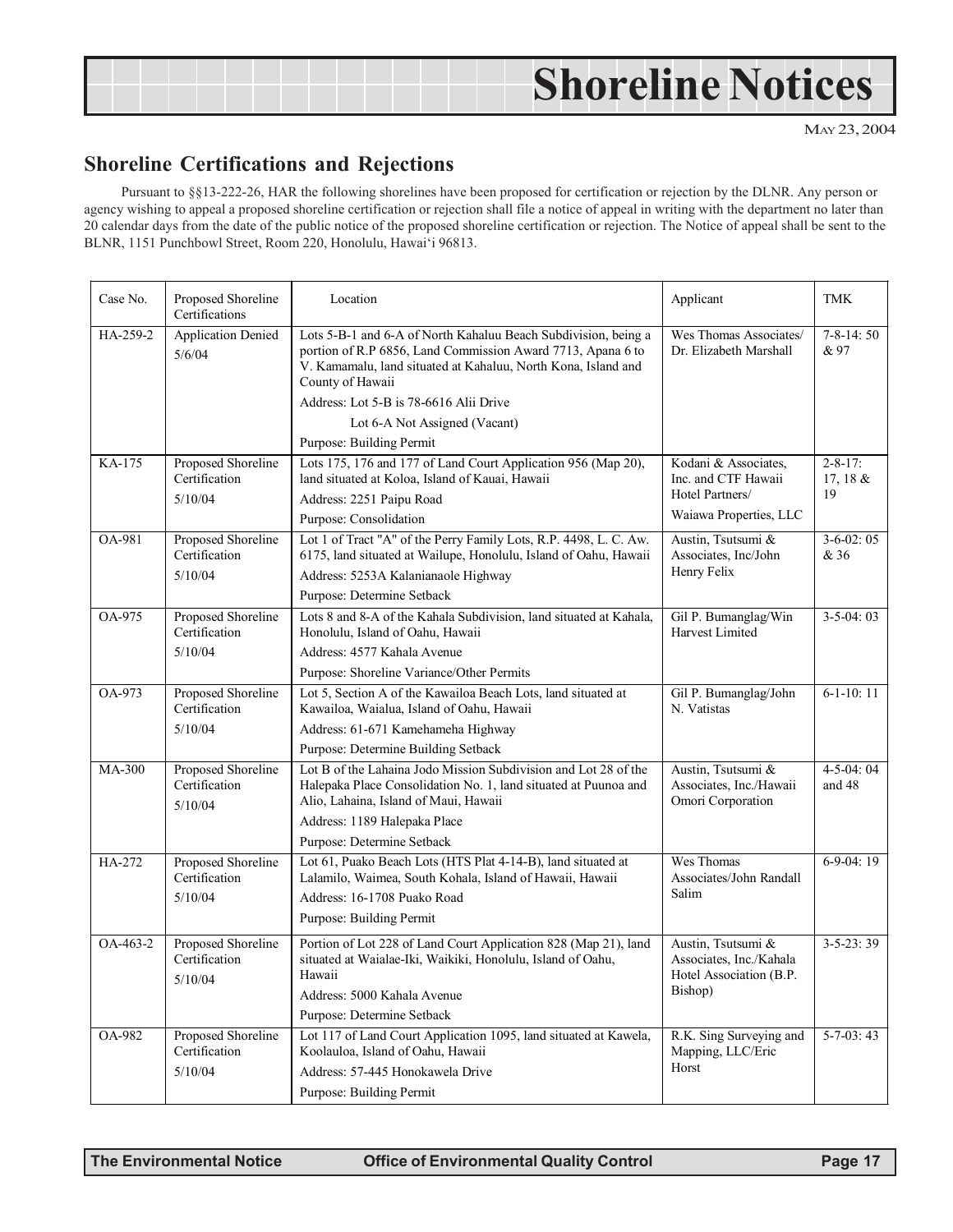# **Coastal Zone News**

MAY 23, 2004

## **Special Management Area (SMA) Minor Permits**

Pursuant to Hawai'i Revised Statute (HRS) 205A-30, the following is a list of SMA Minor permits that have been approved or are pending by the respective county/state agency. For more information about any of the listed permits, please contact the appropriate county/ state Planning Department. City & County of Honolulu (523-4131); Hawai'i County (961-8288); Kaua'i County (241-6677); Maui County (270-7735); Kaka'ako Special Design District (587-2878).

| <b>Location (TMK)</b>               | <b>Description (File No.)</b>                           | Applicant/Agent                                |  |
|-------------------------------------|---------------------------------------------------------|------------------------------------------------|--|
| Honolulu: Lanikai (4-3-5-88)        | New seawall & stairs (2004/SMA-23)                      | Elia A. Long/PlanPacific                       |  |
| Kauai: Aliomanu (4-9-4-4)           | Temporary storage (SMA-(M) 2004-22)                     | Josh Simpsom/Jonathan Chun                     |  |
| Hawaii: Hilo (2-2-7-18)             | Construct a 33-stall parking lot extension (SMAA-04-15) | <b>BF</b> Hilo Partners                        |  |
| Hawaii: Hilo (3-2-3-17)             | Construct a single story storage/warehouse (SMAA-04-22) | Peter G. Mott and Pamela Frierson              |  |
| Maui: Wailuku (3-3-10-14)           | Addition (SMX 20040265) Pending                         | Galo, Orlino/Nelly                             |  |
| Maui: Haiku (2-7-13-84)             | Dwelling & carport (SMX 20040266) Pending               | Keomaka, Joseph                                |  |
| Maui: Kahului (3-7-2-20)            | New storefront (SMX 20040267) Pending                   | Lum, Matthew MF                                |  |
| Maui: Makena (2-1-6-15)             | Swimming pool (SMX 20040268) Pending                    | Heintzman, Marty                               |  |
| Maui: Kihei (3-9-41-14)             | Cottage (SMX 2004 20040269) Pending                     | Termini, Michael O.                            |  |
| Maui: Spreckelsville (3-8-1-<br>24) | Subdivided into 2 lots (SMX 2004<br>0271) Pending       | Spencer, Henry                                 |  |
| Maui: Makena (2-1-7-95)             | Renovations (SMX 20040272) Pending                      | Frank, Robert                                  |  |
| Maui: Kihei (3-9-5-22)              | Pool & retaining wall (SMX 20040273) Pending            | Wagner, Nick                                   |  |
| Maui: Kihei (3-9-33-49)             | Accessory dwelling (SMX 20040274) Pending               | Svela, Eric                                    |  |
| Maui: Wailea (2-1-25-38)            | Dwelling pool & spa (SMX 20040275) Pending              | Kircher, Frank                                 |  |
| Maui: Lahaina (4-6-11-8)<br>Pending | Renovations (SMX 20040276) Pending                      | <b>Bay West Properties</b>                     |  |
| Maui: Lahaina (4-5-4-40)            | Swimming pool (SMX 20040277) Pending                    | Allen, Mark                                    |  |
| Maui: Kahul (3-7-9-13)              | Add closet for phone equipment (SMX 20040278) Pending   | Riecke Sunnland Kono Architects, Ltd.          |  |
| Maui: Wailea (2-1-8-123)            | Tent for tennis event (SMX 20040279) Pending            | Hoy, H. Robert                                 |  |
| Maui: Kihei (3-8-13-14)             | Equipment shelter (SMX 20040280) Pending                | Verizon Wireless                               |  |
| Maui: Kihei (3-9-30-47)             | Addition (SMX 20040281) Pending                         | Machahelgb, Wendy G.                           |  |
| Maui: Lahaina (3-9-30-47)           | Tenant improvement (SMX 20040282) Pending               | Adm Retail planning, & archit., Inc.           |  |
| Maui: Lahaina (4-6-8-64)            | Tenant improvements (SMX 20040283) Pending              | Adm Retail Retail planning, & archit.,<br>Inc. |  |
| Maui: Dwelling (3-9-49-21)          | Dwelling etc. (SMX20040284) Pending                     | <b>Bestill Brothers</b>                        |  |
| Maui: Kihei (3-9-41-2)              | Swimming pool (SMX 20040286) Pending                    | Pool Pro, Inc.                                 |  |
| Maui: Kihei (3-9-24-31)             | Demo of dwelling (SMX 20040287) Pending                 | Alexander, Elward                              |  |
| Maui: Lahaina (4-6-1-9)             | Parade, Hoolaulea (SMX 20040288) Pending                | Lahaina Town Action Committ                    |  |
| Maui: Lahaina (4-6-1-9)             | International, Hoolaulei (SMX 20040289) Pending         | Lahaina Town Action Committ                    |  |
| Maui: Kihei (2-9-10-51)             | Addition (SMX 20040290) Pending                         | Skilling-Kean, Roberta                         |  |
| Maui: Huelo (3-9-2-21)              | 3 lot subdivision (SMX 20040291) Pending                | Hoehn, Richard                                 |  |
| Maui: Lahaina (3-9-1-10)            | 2 <sup>nd</sup> story residence (SMX 20040292) Pending  | Western skies blue river Associate             |  |
| Maui: Lahaina (4-6-1-7 & 10)        | Construct sidewalk (SMX 20040293) Pending               | Freeburg, Robert                               |  |
| Maui: Kihei (3-9-4-76)              | Swimming pool (SMX 20040294) Pending                    | Pool Pro.                                      |  |
| Maui: Kihei (3-9-4-76)              | Dwelling (SMX 20040295) Pending                         | Guber, Gordon/Teressa                          |  |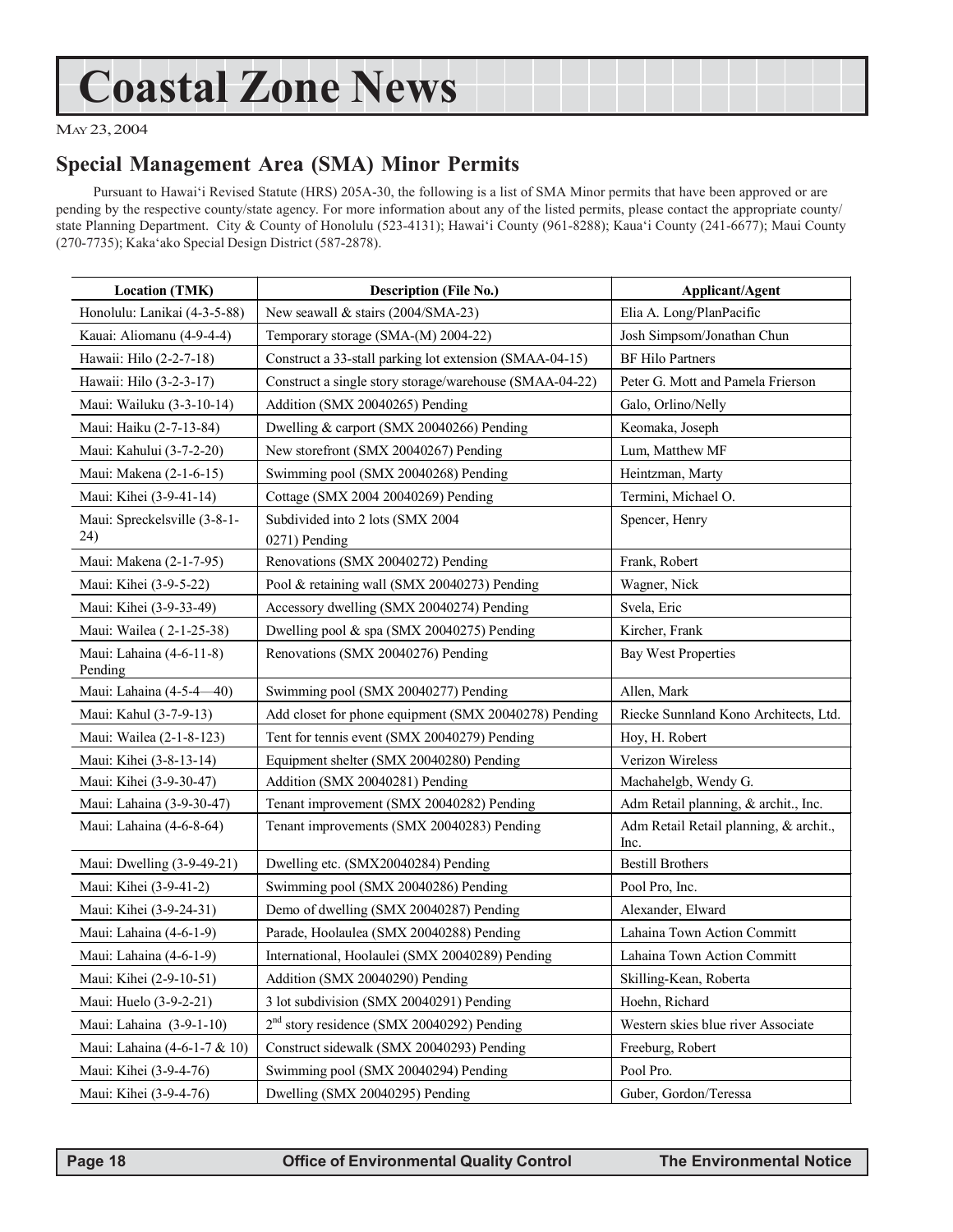# **Coastal Zone News**

MAY 23, 2004

# **Special Management Area (SMA) Minor Permits (continued)**

| <b>Location (TMK)</b>          | <b>Description (File No.)</b>                                   | Applicant/Agent                         |
|--------------------------------|-----------------------------------------------------------------|-----------------------------------------|
| Maui: Kihei (3-9-5-35)         | Re-roof (SMX 20040296) Pending                                  | Hela ilui AOAO                          |
| Maui: Wailea (2-1-8-117 & 133) | Water improvements (SMX 20040297) Pending                       | A&B Wailea LLC                          |
| Maui: Makena (2-1-7-73 & 84)   | Fiber optic cable system (SMX 20040298) Pending                 | Sandwich Isles, Communications,<br>lnc. |
| Maui: Kihei (3-9-3-16)         | Exterior renovations (SMX 20040299) Pending                     | GYA Architects, Inc.                    |
| Maui: Makena (3-7-5-22)        | Enclose existing dine (SMX 20040300) Pending                    | Dela Cruz, Jeff                         |
| Maui: Lahaina (4-4-8-2)        | Add door to existing wall (SMX20040301) Pending                 | Structural concrete bonding             |
| Maui: Kihei (2-2-24-21)        | Tents/stage (SMX20040302) Pending                               | Roys Kihei Bar and Grill                |
| Maui: Huelo (2-9-7-74)         | 2 lot subdivision (SM2 20040045)                                | Arakaki, Wayne                          |
| Maui: Wailuku (3-8-14-4 & 5)   | Nourishment program (SM2 20040046)                              | Kanai a nalu                            |
| Maui: Kahul(3-8-7-33)          | Modify $\&$ repair site with fire protection (SM2)<br>20040047) | <b>MECO</b>                             |

# **Pollution Control Permit Applications**

## **Department of Health Permits**

The following is a list of some of the pollution control permits currently being reviewed by the State Department of Health. For more information about any of the listed permits, please contact the appropriate branch or office of the Environmental Management Division at 919 Ala Moana Boulevard, Honolulu, O'ahu.

| Branch &<br>Permit Type                                       | Applicant & Permit Number                                                                        | <b>Project Location</b>                                                        | <b>Pertinent</b><br>Dates | Proposed Use                                                                 |
|---------------------------------------------------------------|--------------------------------------------------------------------------------------------------|--------------------------------------------------------------------------------|---------------------------|------------------------------------------------------------------------------|
| Safe Drinking Water<br>Branch, 586-4258,<br><b>UIC Permit</b> | Tow ne Keauhou LLC<br>UH-2265                                                                    | Alii Heights Unit 2, Phase II<br>Laaloa Avenue, Kailua-Kona                    | n/a                       | Construction of 16 injection wells for<br>surface drainage.                  |
| Safe Drinking Water<br>Branch, 586-4258,<br><b>UIC Permit</b> | Pacific Machinery, Inc.<br>UO-2263                                                               | Pacific Machinery, Inc.<br>94-031 Farrington Hwy., Waipahu                     | n/a                       | Abandonment of one unregistered<br>injection well used for surface drainage. |
| Safe Drinking Water<br>Branch, 586-4258,<br><b>UIC Permit</b> | Airports Division<br>Dept. of Transportation<br>State of Haw aii<br>UO-1448                      | Dillingham Airfield<br>Dillingham Airfield, Mokuleia                           | n/a                       | Permit renew al of 6 injection wells for<br>surface drainage.                |
| Safe Drinking Water<br>Branch, 586-4258,<br><b>UIC Permit</b> | Airports Division<br>Dept. of Transportation<br>State of Haw aii<br>UO-2072                      | Kalaeloa Airport<br>3001 Boxer Road, Kapolei                                   | n/a                       | Permit renew al of 38 injection wells for<br>surface drainage.               |
| Safe Drinking Water<br>Branch, 586-4258,<br><b>UIC Permit</b> | State Parks Division<br>Dept. of Land & Natural<br>Resources, State of Haw aii<br><b>UK-2264</b> | Fern Grotto Comfort Station<br>Wailua River State Park, Kauai<br>$(4)$ 3-9-3:6 | n/a                       | Registration of one existing injection well<br>for sew age disposal.         |

### **Safe Drinking Water Branch**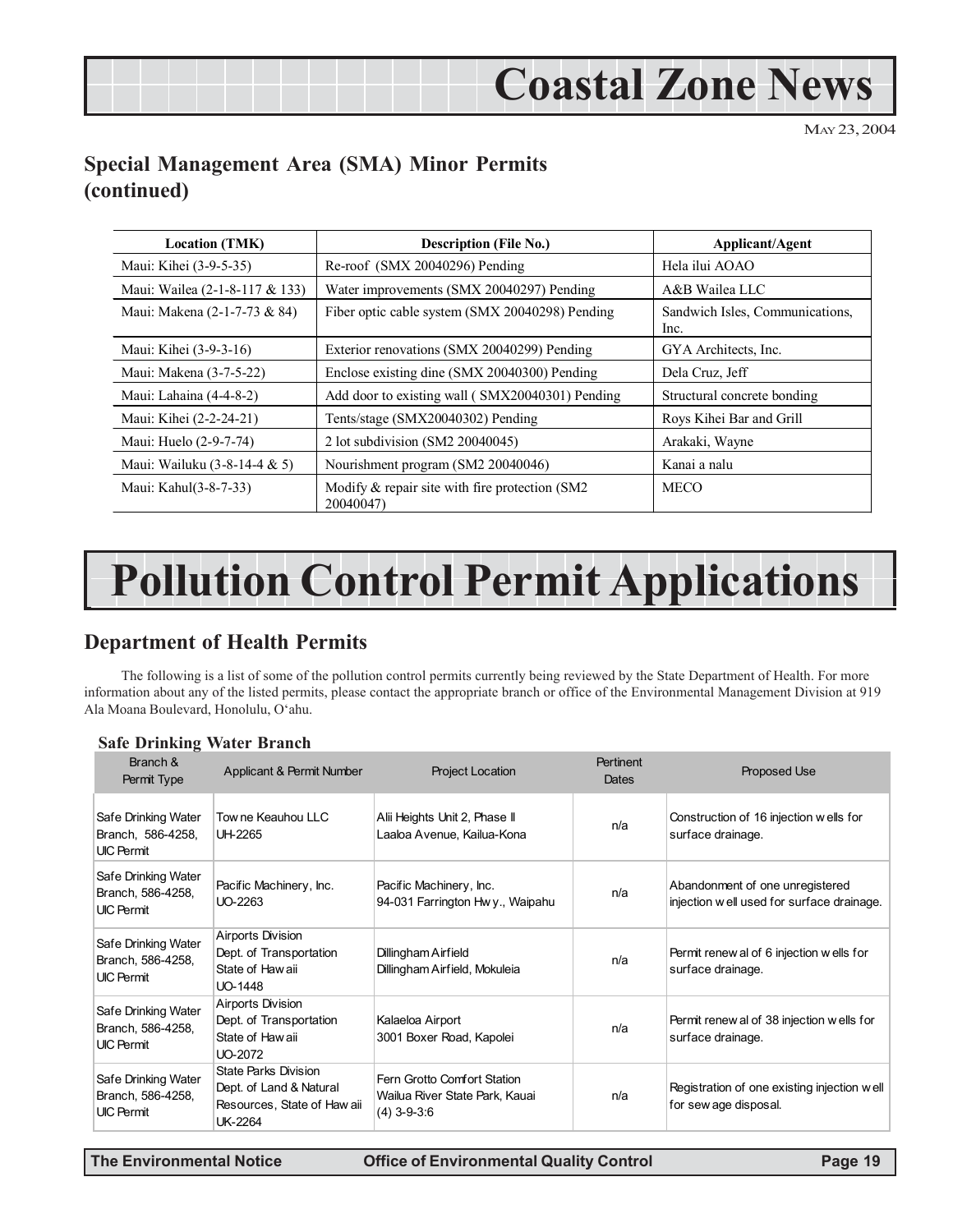# **Pollution Control Permit Applications**

MAY 23, 2004

# **Department of Health Permits (continued)**

### **Clean Air Branch**

| <b>Branch</b><br>Permit Type                                               | <b>Applicant &amp; Permit</b><br>Number                                                                    | <b>Project Location</b>                                                                                               | Pertinent<br>Date           | Proposed Use                                                                                                                                                                                                                                                                                   |
|----------------------------------------------------------------------------|------------------------------------------------------------------------------------------------------------|-----------------------------------------------------------------------------------------------------------------------|-----------------------------|------------------------------------------------------------------------------------------------------------------------------------------------------------------------------------------------------------------------------------------------------------------------------------------------|
| Clean Air Branch,<br>586-4200.<br>Noncovered<br>Source Permit              | Del Monte Fresh Product<br>(Hawaii), Inc.<br>NSP 0357-01-N                                                 | Various Locations, Kunia<br>and Waialua, Oahu                                                                         | Issued:<br>4/23/04          | Six (6) Diesel Engines                                                                                                                                                                                                                                                                         |
| Clean Air Branch,<br>586-4200,<br>Noncovered<br>Source Permit              | Dust-Tex of Honolulu,<br>Inc.<br>NSP 0435-01-N<br>(Renewal)                                                | 210-C Puuhale Road.<br>Honolulu, Oahu                                                                                 | Issued:<br>4/26/04          | 200 hp Boiler                                                                                                                                                                                                                                                                                  |
| Clean Air Branch.<br>586-4200,<br>Temporary<br>Noncovered<br>Source Permit | Goodfellow Brothers, Inc.<br><b>NSP 0552-01-NT</b>                                                         | Located at: Various<br>Temporary Sites, State of<br>Hawaii<br>Initial Location:<br>500 Welakahau Road,<br>Kihei, Maui | Issued:<br>4/29/04          | One (1) 288 TPH Portable<br><b>Screening Plant</b>                                                                                                                                                                                                                                             |
| Clean Air Branch,<br>586-4200.<br>Noncovered<br>Source Permit              | U.S. Department of<br>Energy,<br>Sandia National<br>Laboratories<br>NSP 0429-01-N<br>(Renewal)             | Kauai Test Facility,<br>Pacific Missile Range<br>Facility, Barking Sands,<br>Waimea, Kauai                            | Issued:<br>4/30/04          | Two (2) 465 hp/300 kW Diesel<br><b>Engine Generators</b>                                                                                                                                                                                                                                       |
| Clean Air Branch,<br>586-4200,<br>Noncovered<br>Source Permit              | Meadow Gold Dairies,<br>Inc.<br>NSP 0401-01-N<br>(Renewal)                                                 | 910 Sheridan Street.<br>Honolulu, Oahu                                                                                | Issued:<br>5/10/04          | Two (2) 150 hp Boilers                                                                                                                                                                                                                                                                         |
| Clean Air Branch,<br>586-4200,<br>Noncovered<br>Source Permit              | Island Petroleum, Inc.<br>NSP 0410-01-N<br>(Renewal)                                                       | Beach Place and Wharf<br>Road, Kaunakakai,<br>Molokai                                                                 | Issued:<br>5/10/04          | Mauka Terminal: Tank Nos. 1<br>and 2with Loading Rack; Makai<br>Terminal: Tank No. 5M with<br><b>Loading Rack</b>                                                                                                                                                                              |
| Clean Air Branch,<br>586-4200,<br>Noncovered<br>Source Permit              | Borthwick Kauai Mortuary<br>NSP 0378-01-N<br>(Renewal)                                                     | 3168 Poipu Road, Koloa,<br>Kauai                                                                                      | Issued:<br>5/10/04          | 100 lbs/hr Crematory Unit                                                                                                                                                                                                                                                                      |
| Clean Air Branch,<br>586-4200,<br>Noncovered<br>Source Permit              | Grace Pacific<br>Corporation<br><b>NSP 0560-01-NT</b>                                                      | Various Temporary Sites,<br>State of Hawaii<br>Initial Location:<br>West Hawaii Concrete<br>Quarry, Kamuela, Hawaii   | Issued:<br>5/11/04          | One (1) 890 HP Diesel Engine<br>Generator                                                                                                                                                                                                                                                      |
| Clean Air Branch,<br>586-4200,<br>Covered Source<br>Permit                 | Kauai Aggregates (aka<br>O. Thronas, Inc.)<br>CSP 0332-01-C<br>(Renewal)                                   | Halewili Road, Eleele,<br>Kauai                                                                                       | Comments<br>Due:<br>6/14/04 | 320 TPH Stone Quarrying and<br>Processing Plant                                                                                                                                                                                                                                                |
| Clean Air Branch,<br>586-4200.<br>Temporary<br>Covered Source<br>Permit    | <b>Isemoto Contracting</b><br>Company, Ltd.<br>CSP 0219-01-CT<br>(Renewal and Significant<br>Modification) | Various Temporary Sites,<br>State of Hawaii                                                                           | Comments<br>Due:<br>6/14/04 | Two (2) 357 TPH Portable Stone<br>Processing Plants with One (1)<br>250 HP Diesel Engine, One (1)<br>125 TPH Portable Stone<br>Processing Plant, One (1) 400<br>kW Diesel Engine Generator,<br>One (1) 500 kW Diesel Engine<br>Generator, and One (1) 725 kW<br><b>Diesel Engine Generator</b> |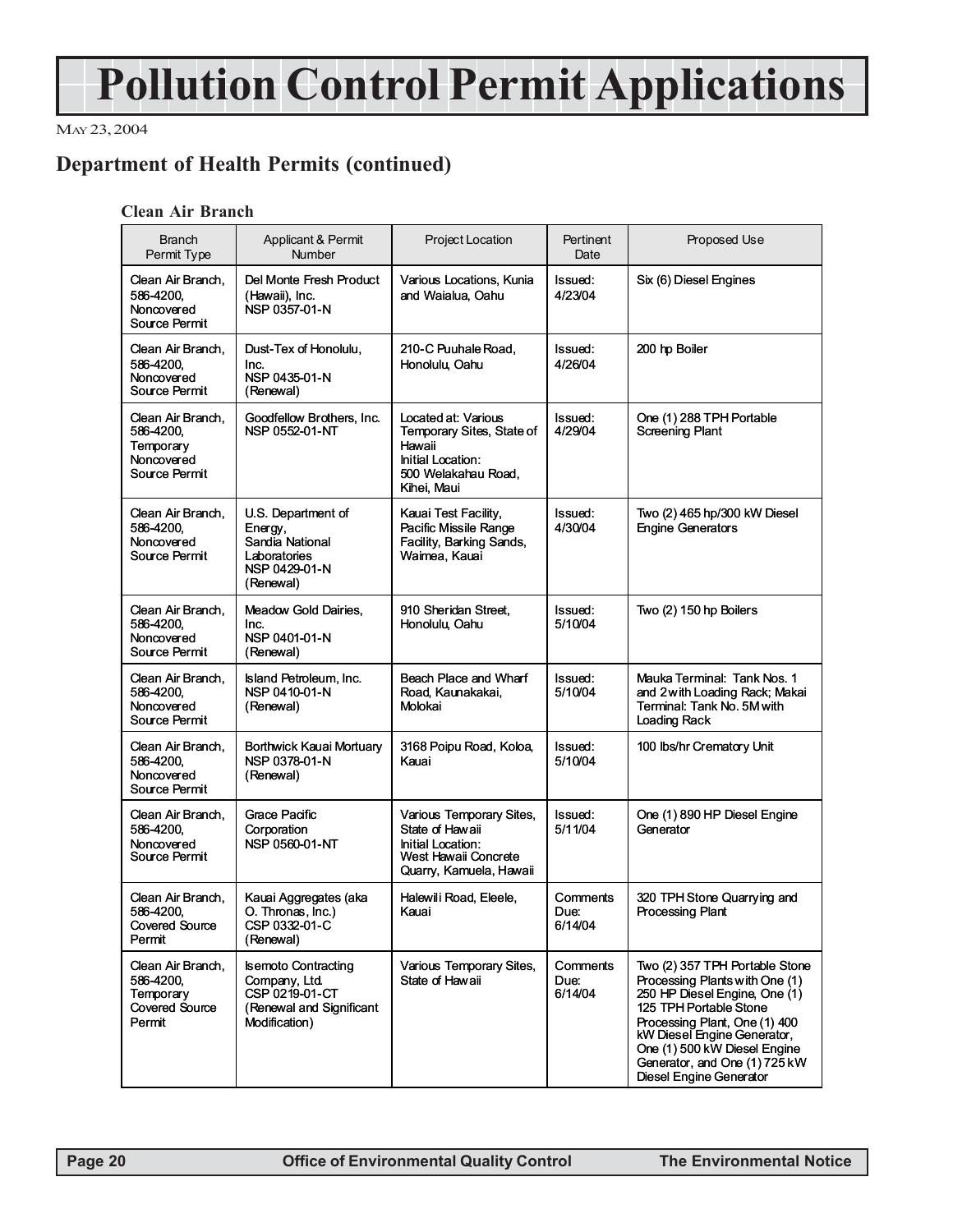# **Pollution Control Permit Applications**

MAY 23, 2004

# **Department of Health Permits (continued)**

### **Solid & Hazardous Waste Branch**

| Branch/Permit Type                                            | Applicant & Application Number                                         | <b>Facility Location</b> | <b>Pertinent Date</b> | Proposed Use          |
|---------------------------------------------------------------|------------------------------------------------------------------------|--------------------------|-----------------------|-----------------------|
|                                                               |                                                                        |                          |                       |                       |
| (SHWB) Solid Waste Management Reynolds Recycling - Niu Valley | Recycling Center, CC-0067-04                                           | 5740 Kalanianaole Hwy.,  | 4/28/04               | Recycling Convinience |
| Permit-by-Rule (New)                                          |                                                                        | Honolulu                 | (Recevied)            | Center                |
| Permit-by-Rule (New)                                          | (SHWB) Solid Waste Management   Reynolds Recycling - Wailuku Recycling | 200 Waiehu Beach Rd.,    | 5/7/04                | Recycling Convinience |
|                                                               | Center, CC-0067-04                                                     | Wailuku                  | (Recevied)            | Center                |

# **Conservation District Notices**

## **Conservation District Use Permits**

Persons interested in commenting on the following Conservation District Use Application (Departmental Permit) must submit comments to the Department of Land and Natural Resources. Also, anyone interested in receiving notification of determinations on Conservation District Use Applications (Departmental Permits) must submit requests to DLNR that include the following information:

1) Name and address of the requestor;

2) The permit for which the requestor would like to receive notice of determination; and

3) The date the notice was initially published in the Environmental Notice.

Both comments and requests for notification of determinations must be submitted to DLNR within thirty days from the initial date that the notice was published in the *Environmental Notice*.

Please send comments and requests to: State of Hawai'i Department of Land and Natural Resources Office of Conservation and Coastal Lands 1151 Punchbowl Street, Room 220 Honolulu, Hawai'i 96813

DLNR will make every effort to notify those interested in the subject CDUA, it is not obligated to notify any person not strictly complying with the above requirements. For more information, please contact Tiger Mills of our Office of Conservation and Coastal Lands at 587-0382.

## **Case Residence**

| File No.:                                                             | OA-3187                                     |  |
|-----------------------------------------------------------------------|---------------------------------------------|--|
| Applicant:                                                            | Suzanne D. Case                             |  |
| <b>Location:</b>                                                      | 3761 Round Top Drive, Tantalus              |  |
|                                                                       | Honolulu, O'ahu                             |  |
| TMK:                                                                  | $2 - 5 - 018:001$                           |  |
| <b>Proposed Action:</b> Addition of Interior Living Space to a Single |                                             |  |
|                                                                       | <b>Family Residence</b>                     |  |
| 343, HRS                                                              |                                             |  |
| Determination:                                                        | Exempt                                      |  |
|                                                                       | Appl's Contact: Suzanne Case (808) 271-3816 |  |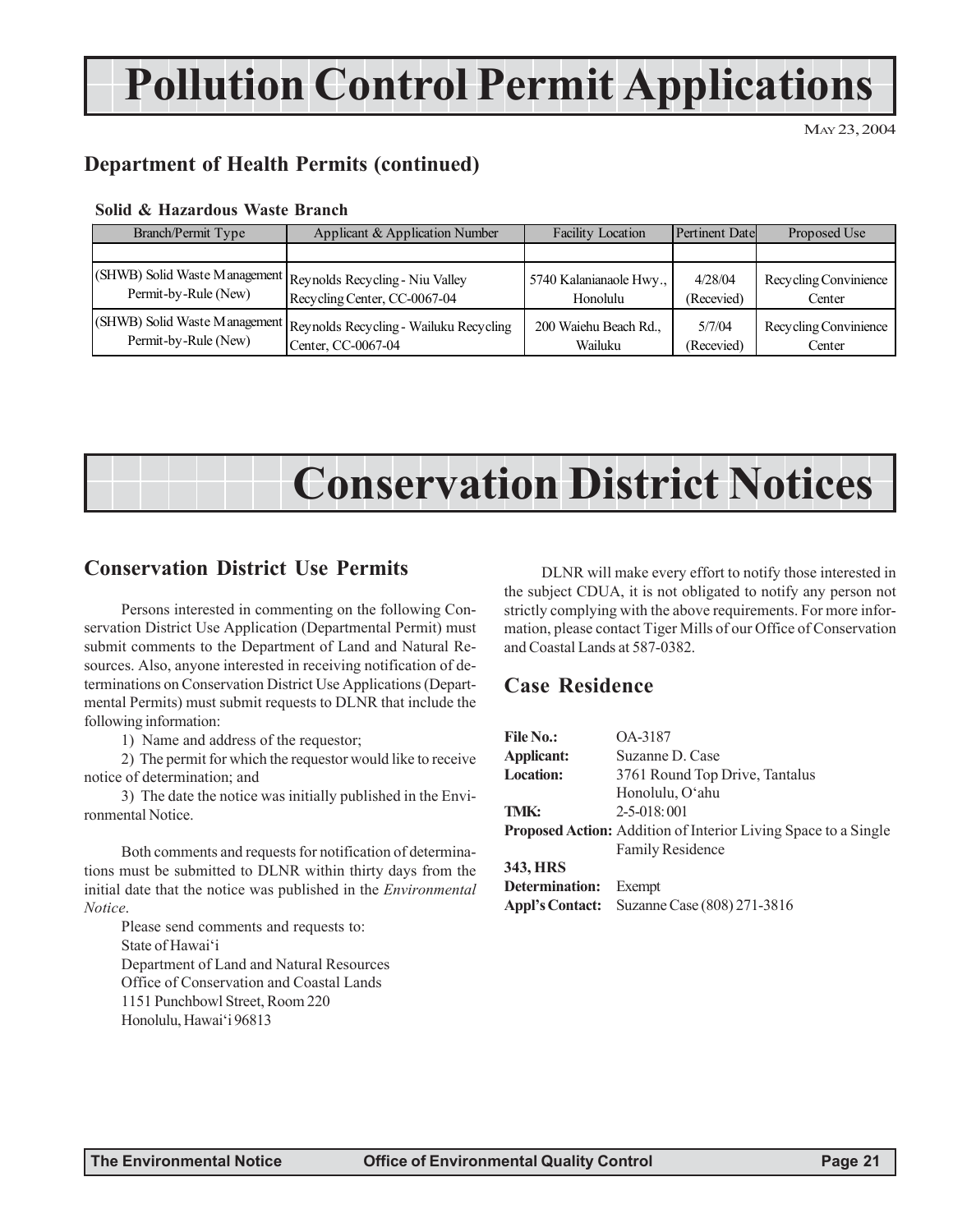# **Federal Notices**

MAY 23, 2004

# **Northwestern Hawaiian Islands Coral Reef Ecosystem Reserve**

The Northwestern Hawaiian Islands Coral Reef Ecosystem Reserve is seeking an applicant for the following vacant alternate seat on its Reserve Advisory Council (Council): (1) Research. Council Representatives and Alternates are chosen based upon their particular expertise and experience in relation to the seat for which they are applying; community and professional affiliations; philosophy regarding the protection and management of marine resources; and possibly the length of residence in the State of Hawai'i. The applicant who is chosen as the Research Alternate should expect to serve a concurrent term with the existing Research member, which will expire in September 2006, pursuant to the Council's Charter. Persons who are interested in applying as a Research Alternate on the Council may obtain an application from Moani Pai, 6700 Kalaniana'ole Highway, Suite 215, Honolulu, Hawai'i 96825, (808) 397-2661 Completed applications must be postmarked no later than May 10, 2004 (see, 69 F.R. 22006, April 23, 2004).

## **Safe Harbor Agreement for Nene on Pi'iholo Ranch, Maui**

Pi'iholo Ranch (Applicant) has applied to the U.S. Fish and Wildlife Service (FWS) for an enhancement of survival permit pursuant to section 10(a)(1)(A) of the Endangered Species Act of 1973, as amended (16 U.S.C. 1533 *et seq*.) (ESA). As part of that application package, a Safe Harbor Agreement (Agreement) is proposed by the Applicant and the State of Hawai'i Department of Land and Natural Resources (DLNR). The proposed Agreement provides for the introduction of the endangered nene, or Hawaiian goose (*Branta sandvicensis*), and for management, habitat enhancement, and monitoring for nene within approximately 600 acres of short grass ranch lands on private property on the island of Maui. The duration of the proposed Agreement is 10 years, enabling introduction and establishment of a population of nene. The proposed permit duration is 50 years. At any time after the expiration of the Agreement and prior to expiration of the permit, the property owner may return the property to its original baseline condition described in the Agreement. The Agreement and permit application are available for public comment. The proposed Agreement and ESA enhancement of survival permit may be eligible for categorical exclusion under the National Environmental Policy Act of 1969 (42 U.S.C. 4321 *et seq*.) (NEPA). This is evaluated in an Environmental Action Statement, which is also available for public review. Written comments must be received by 5 p.m. on June 7, 2004. Comments should be addressed to Ms. Gina M. Shultz, Acting Field Supervisor, Pacific Islands Fish and Wildlife Office, 300 Ala Moana Blvd., PO Box 50088, Honolulu, Hawai'i 96850, facsimile number (808) 792-9580 For details, contact Ms. Arlene Pangelinan, Supervisory Fish and Wildlife Biologist, at the above address or by calling (808) 792-9400 (see, 69 F.R. 25599, May 7, 2004).

# **Lehua Island Ecosystem Restoration Project; Joint Federal and State of Hawai'i Environmental Document**

Pursuant to the National Environmental Policy Act, this notice advises the public that the U.S. Fish and Wildlife Service (FWS)and the Hawai'i Department of Land and Natural Resources (DLNR) intend to gather information necessary to prepare a joint Federal/State environmental document (environmental assessment or environmental impact statement) for the proposed Lehua Island Ecosystem Restoration Project. The United States Coast Guard, the owner of Lehua Island, intends to become a cooperating agency with us, for the purposes of preparing the environmental document. This document will address the proposal of eradicating non-native rodents and possibly non-native rabbits from Lehua as a means of restoring native seabirds, insects and coastal plants, some of which are threatened with extinction. In addition, FWS and the DLNR propose to implement preventative actions to keep non-native mammals from re-establishing on Lehua, and respond to any such reintroductions. The proposed project would take place on the island of Lehua, Kaua'i County, and would be managed by FWS in cooperation with the DLNR. FWS is furnishing this notice in order to: (1) Advise other Federal and State agencies, affected tribes, and the public of our intentions; (2) announce the initiation of a 40-day public scoping period; and (3) to obtain suggestions and information on the scope of issues to be included in the environmental document. Written comments from all interested parties must be postmarked by 40 days from the date of publication. *A public meeting is scheduled to be held in Lihu'e, Kaua'i on Wednesday June 9, 2004, at the Lihu'e Neighborhood Center from 7-9 p.m.* Please address comments and requests to be added to the mailing list to Chris Swenson, Project Biologist, U.S. Fish and Wildlife Service, 300 Ala Moana Boulevard, Room 3-122, Honolulu, Hawai'i 96850, facsimile: (808) 792-9580. For details, contact project biologists Chris Swenson or Katie Swift at the above address or telephone: (808) 792-9400 (see, 69 F.R. 27952, May 17, 2004).

# **Lahaina Watershed Flood Control Project**

On April 10, 2004, Lawrence T. Yamamoto, Responsible Federal Official for projects administered under the provisions of Public Law 83-566 in the State of Hawai'i, provided notification that a record of decision to proceed with the installation of the Lahaina Watershed Flood Control project, signed April 20, 2004, is available. The record of decision documents that the Lahaina Watershed Flood Control project used all practicable means, consistent with other essential considerations of national policy, to meet the goals established in the National Environmental Policy Act. The FEIS has been prepared, reviewed, and accepted in accordance with the National Environmental Policy Act. For further information or single copies of this record of decision contact Lawrence T. Yamamoto, State Conservationist, Natural Resources Conservation Service, 300 Ala Moana Blvd., Room 4-118, P.O. Box 50004, Honolulu, Hawai'i, 96850, telephone: (808) 541-2600 ext. 100(see, 69 F.R. 24559, May 4, 2004).